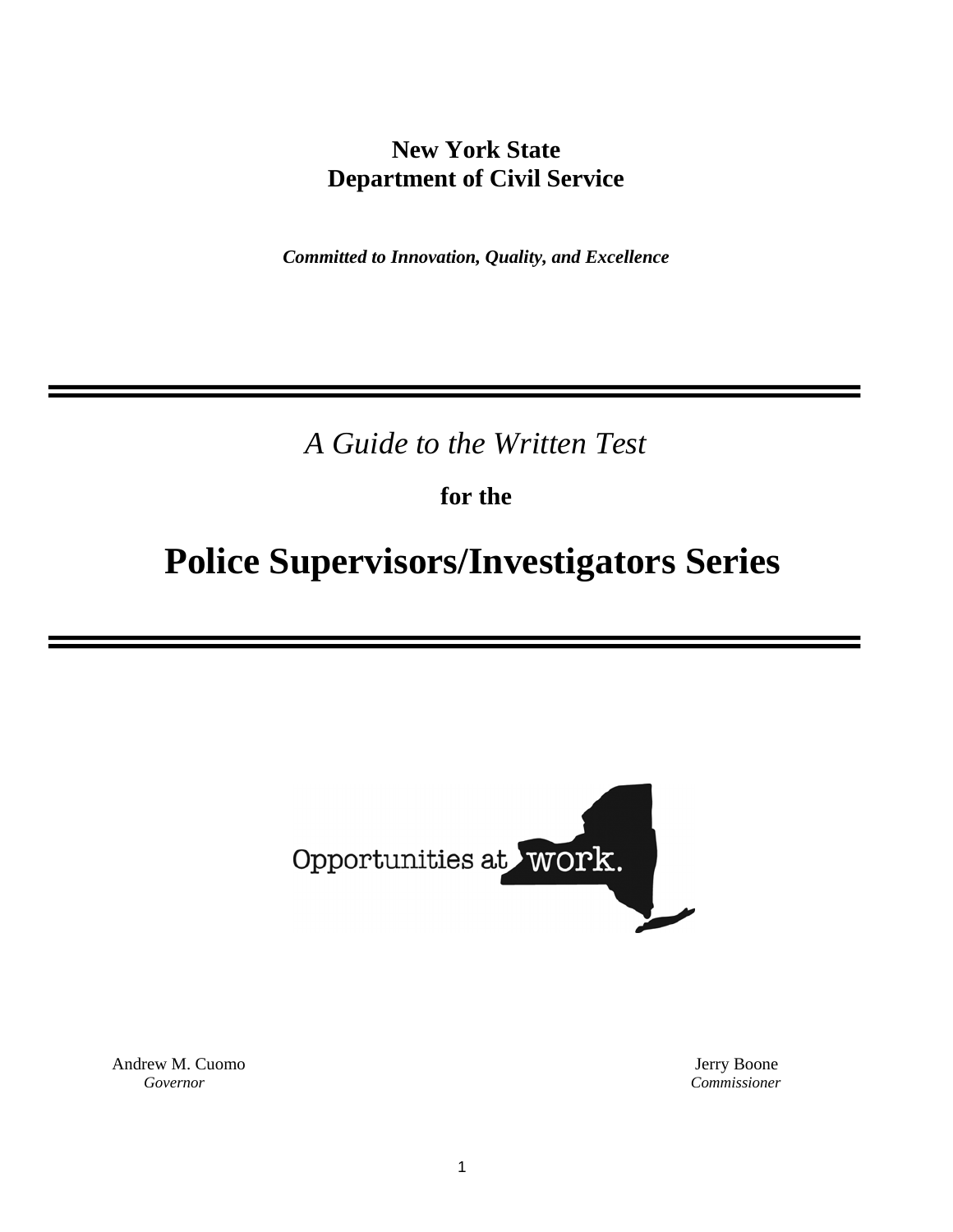# *INTRODUCTION*

The New York State Department of Civil Service has developed this test guide to familiarize you with some of the written test materials which will be included in the Police Supervisors/Investigators Series. This test guide provides a general description of the subject areas which will be tested and an explanation of the different types of questions you may see on the test.

Not all subject areas mentioned in this test guide are included in all examinations in this Series. The Examination Announcement will list the subject areas that will be included on the particular test you will be taking.

Local titles typically included in this series are Police Sergeant, Deputy Sheriff Sergeant, Detective, Criminal Investigator, and Detective Sergeant. State titles typically included in this series are Environmental Conservation Investigator 1 and 2, Supervising Environmental Conservation Officer, Forest Ranger 2 and 3, Sergeant and Lieutenant Park Patrol, University Police Investigator 1, and University Police Officer 2.

The series is designed to test, regardless of title, first-line police supervisors, police detectives or investigators, and first-line supervisors of police detectives or investigators. In addition, second-line police supervisors for some state titles are included.

The Police Supervisors/Investigators Series written test has an overall time allowance of 6 hours. The tests in the series include a selection from the following subject areas (please refer to your Examination Announcement for the list of subject areas that will be included on the particular test you will be taking):

**1. Law enforcement methods and practices** – These questions test for knowledge of accepted police methods and practices and/or their application to situations in the police field. The questions are a sampling of the various knowledge that police personnel may be required to possess in the course of their day-to-day work-related activities.

**2. New York State Laws** – These questions test for knowledge of the laws in effect during the current year that law enforcement personnel may encounter in the course of their day-to-day work-related activities. The questions are a sampling of job-related sections of the Penal Law, Criminal Procedure Law, Vehicle and Traffic Law, and the Family Court Act.

**3. Preparing written material in a police setting – These questions test for the ability to** prepare the types of reports that police personnel write. Some questions test for the ability to present information clearly and accurately. They consist of restatements of information given in note form. You must choose the best version from each set of four choices. Other questions test for the ability to organize paragraphs. They consist of paragraphs with their sentences out of order. For each of the paragraphs you must choose, from four suggestions, the best order of the sentences.

**4. Understanding and interpreting written material** – These questions test how well you comprehend written material. You will be provided with brief reading selections and will be asked questions about the selections. All the information required to answer the questions will be presented in the selections; you will not be required to have any special knowledge relating to the subject areas of the selections.

# *INTRODUCTION (Continued)*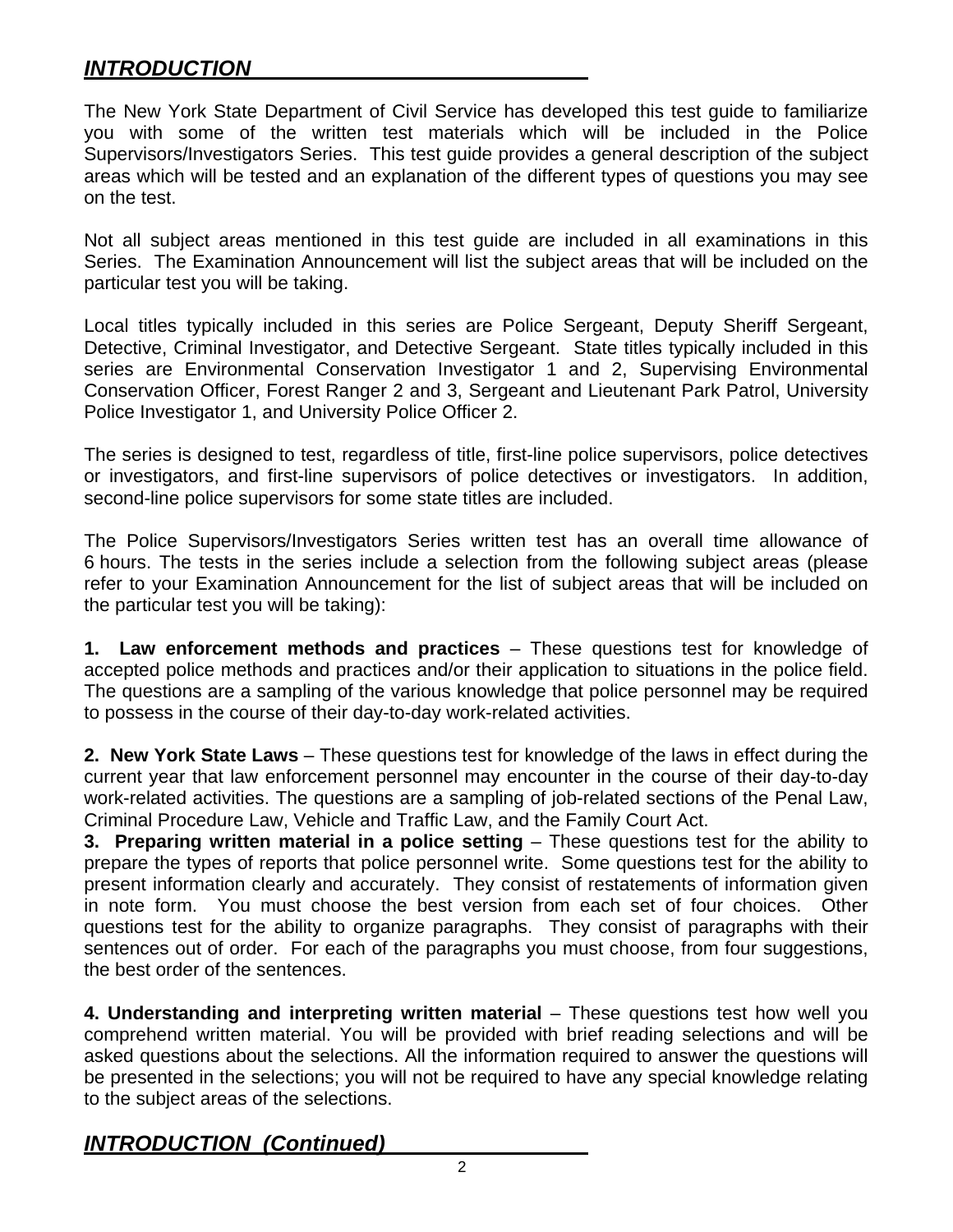**5. Supervision** – These questions test for knowledge of the principles and practices employed in planning, organizing, and controlling the activities of a work unit toward predetermined objectives. The concepts covered, usually in a situational question format, include such topics as assigning and reviewing work; evaluating performance; maintaining work standards; motivating and developing subordinates; implementing procedural change; increasing efficiency; and dealing with problems of absenteeism, morale, and discipline.

**6. Evaluating information and evidence** – These questions test for the ability to evaluate and draw conclusions from information and evidence. Each question consists of a set of facts and a conclusion based on the facts. The candidate must decide if the conclusion is warranted by the facts.

**7. Investigative techniques and criminalistics** – These questions test for knowledge of criminal investigation techniques and criminalistics. The questions will deal with, but will not necessarily be restricted to, such concepts as: interviewing; interrogation; evidence gathering and preservation; and surveillance.

**8. DEC Bureau of Environmental Crimes Investigations' techniques** (*for Environmental Conservation Investigator 1 and 2 titles only*) – These questions test for knowledge of investigative techniques in areas such as interviewing, surveillance, gathering and preserving evidence, and testifying in court.

**9. EnCon Law, Title 6 NYCRR, Criminal Procedure Law, Penal Law, and other relevant laws** (*for Environmental Conservation Investigator 1 and 2 and Supervising Environmental Conservation Officer titles only*) – These questions test for knowledge of the laws in effect on January 1, 2012 that Environmental Conservation Officers and Environmental Conservation Investigators may encounter in the course of their day-to-day work-related activities.

**10. DEC Division of Law Enforcement methods and practices** (*for Supervising Environmental Conservation Officer title only*) – These questions test for knowledge of Environmental Conservation law enforcement and cover areas such as law enforcement techniques, hearing procedures, rules of evidence, documents and policies and consent orders.

**11. Environmental Conservation, Criminal Procedure, Penal and related laws, rules and regulations as applied to forest and forest recreation management** (*for Forest Ranger 2 and 3 titles only*) – These questions are designed to test for knowledge of the laws in effect on January 1, 2012 that forest rangers may encounter in the course of their day-to-day work related activities including Environmental Conservation Law as related to Forest Protection, Criminal Procedure Law, Penal Law, and other laws, rules and regulations relevant to the duties of forest rangers in New York State.

**12. Emergency incident field supervision and management** (*for Forest Ranger 2 and 3 titles only*) – These questions test for the ability to arrive at sound management decisions and command orders at a variety of emergency incidents. These management decisions must be made based upon existing Division policies, Standard Operating Procedures, established Health and Safety Guidelines, labor/management guidelines and best management practices. Questions relating to specific protocols, organizational structure and Division responsibilities may be included.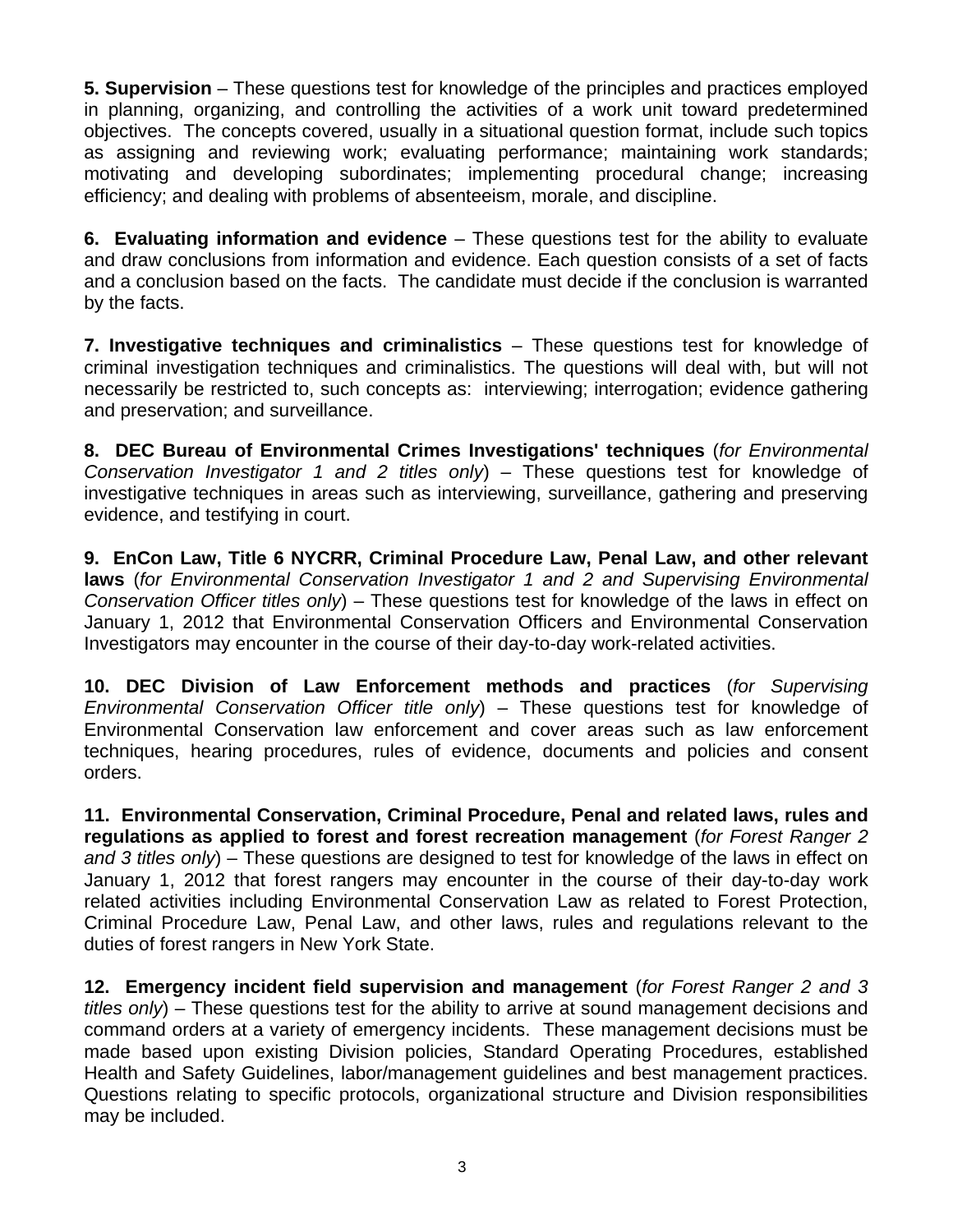# *INTRODUCTION (Continued)*

**13. Educating and interacting with the public** (*for Forest Ranger 2 and 3 titles only*) – These questions test for knowledge of techniques used to interact effectively with individual citizens and/or community groups, to educate or inform them about topics of concern, to publicize or clarify agency programs or policies, to negotiate conflicts or resolve complaints, and to represent one's agency or program in a manner in keeping with good public relations practices. Questions may also cover interacting with others in cooperative efforts of public outreach or service.

**14. NYS Parks and Recreation Law including the Snowmobile and Navigation Laws, Environmental Conservation Law, and Park's rules, regulations, policies, and procedures** (*for Sergeant and Lieutenant Park Patrol titles only*) – These questions test for knowledge of appropriate laws, rules, regulations, policies and procedures including those found in the NYS Park Police Manual, in effect on January 1, 2012. You will be required to recall specific provisions of the laws, rules and regulations and to demonstrate an understanding of these provisions. You may be required to apply the provisions to described situations.

**15. Planning, supervising and administering police programs and activities** (*for Forest Ranger 3 and Lieutenant Park Patrol titles only*) – These questions test for knowledge of the principles and practices involved in managing an organizational segment of a police department in New York State and directing the activities of subordinate staff, including subordinate supervisors. These questions cover such areas as planning, controlling, directing, organizing, and coordinating the activities of the organizational section. Questions also cover the personal interactions between an upper-level supervisor and subordinate supervisors in the accomplishment of objectives and deal with issues of work assignments, job performance, and training.

The remainder of this test guide explains how you will be tested in each subject area listed above. A **TEST TASK** is provided for each subject area. This is an explanation of how a question is presented and how to correctly answer it. Read each explanation carefully. This test guide also provides at least one **SAMPLE QUESTION** for each subject area. The sample question is similar to the type of questions that will be presented on the actual test. This test guide provides the **SOLUTION** and correct answer to each sample question. You should study each sample question and solution in order to understand how the correct answer was determined.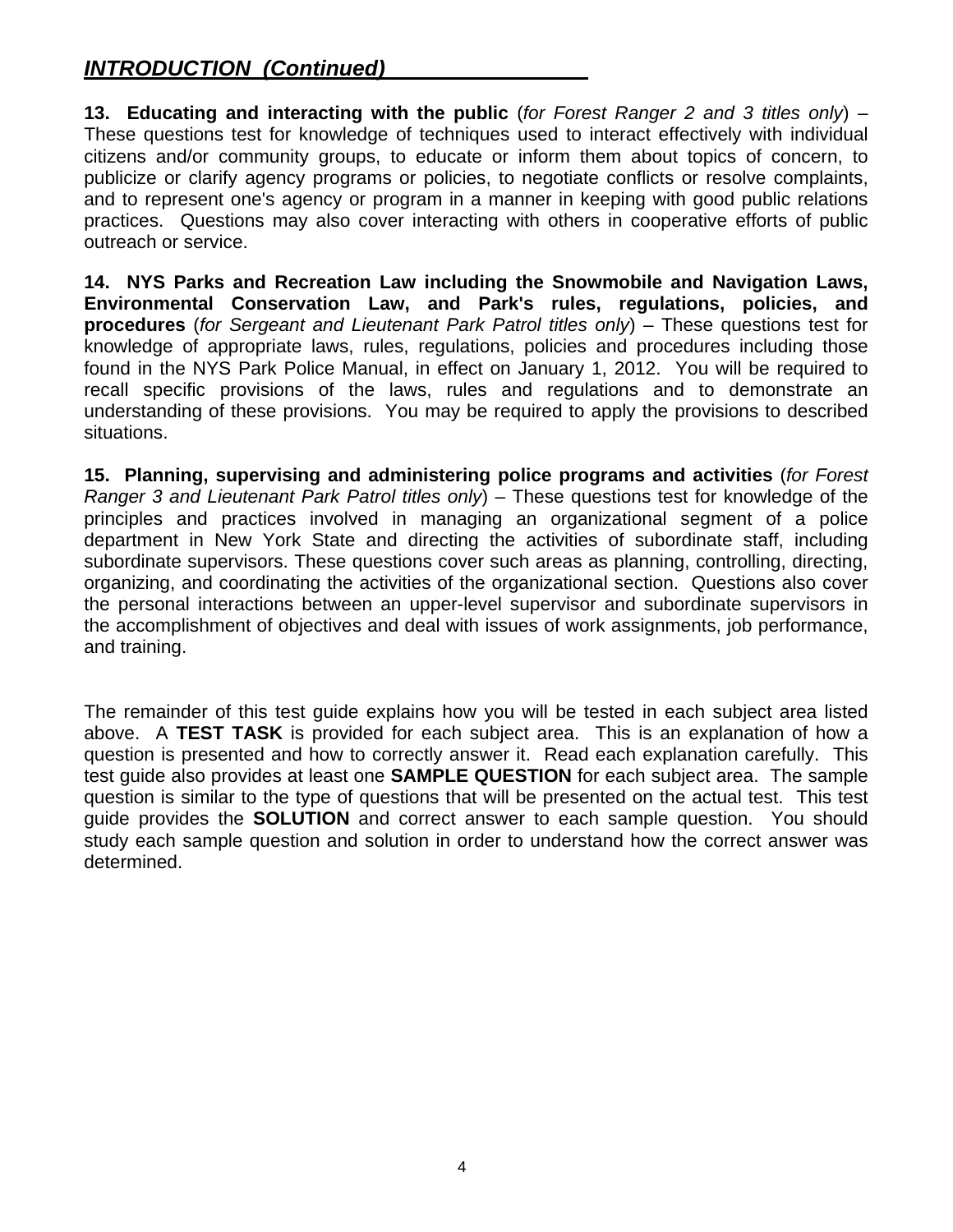**LAW ENFORCEMENT METHODS AND PRACTICES:** These questions test for knowledge of accepted police methods and practices and/or their application to situations in the police field. The questions are a sampling of the various knowledge that police personnel may be required to possess in the course of their day-to-day work-related activities.

**TEST TASK:** You will be presented with situations in which you must apply knowledge of accepted police methods and practices in order to answer the questions correctly.

### **SAMPLE QUESTION:**

A police officer should have a detailed knowledge of all legitimate business and activity in his patrol area. Which one of the following is the most important reason why the officer should have this knowledge?

- A. The officer will become acquainted with and know the businessmen through a set patrol routine.
- B. The officer will know the unusual or out of the ordinary and it can be investigated.
- C. The officer will know who to notify in case of an emergency.
- D. The officer will know who to call on if he needs assistance.

*The correct answer to this sample question is B.* 

### **SOLUTION:**

*Choice A is not correct. Patrol should generally be performed in a random manner. A set patrol routine is predictable and unacceptable.*

*Choice B is the correct answer to this question. Most events which are of interest to police are those that are unusual. The ability to recognize these allows officers to focus their attention where it is most likely to be needed.* 

*Choice C is not correct. Notifications of emergencies should be made through the department's dispatching personnel.* 

*Choice D is not correct. Assistance should be obtained through department dispatching personnel, not extra-departmental channels.*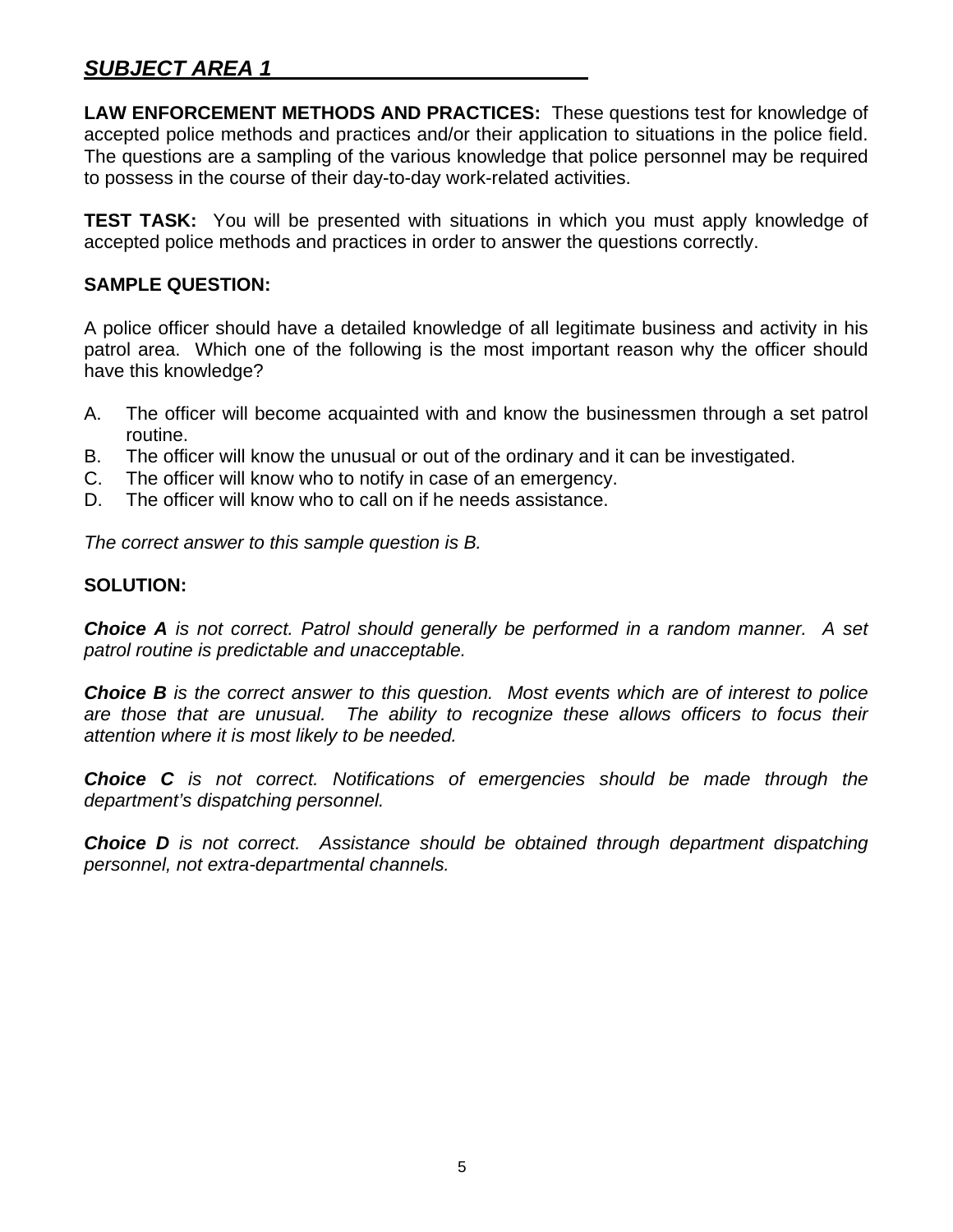**KNOWLEDGE OF NEW YORK STATE LAWS:** These questions test the candidates' knowledge of the laws in effect during the current year. This portion of the test is a sampling of the various sections of the law that police personnel may encounter in the course of their dayto-day work-related activities. Laws covered may include the Penal Law, Criminal Procedure Law, Vehicle and Traffic Law, and the Family Court Act.

**TEST TASK:** You will be presented with situations in which you must apply knowledge of New York State Laws in order to answer the questions correctly.

### **SAMPLE QUESTION:**

According to the Penal Law, "Robbery" is defined as the forcible stealing of property

- A. of any value
- B. valued at more than \$500.00
- C. valued at more than \$1000.00
- D. valued at more than \$3000.00

*The correct answer to this sample question is A.* 

#### **SOLUTION:**

*Choice A is the correct answer. New York State Penal Law Section 160.0 defines robbery simply as the forcible stealing of property. No value or other modifiers are included in this definition.* 

*Choice B is not correct. This definition would incorrectly exclude the forcible stealing of property valued \$0 to \$500 from the crime of robbery.* 

*Choice C is not correct. This definition would incorrectly exclude the forcible stealing of property valued \$0 to \$1000 from the crime of robbery.* 

*Choice D is not correct. This definition would incorrectly exclude the forcible stealing of property valued \$0 to \$3000 from the crime of robbery.*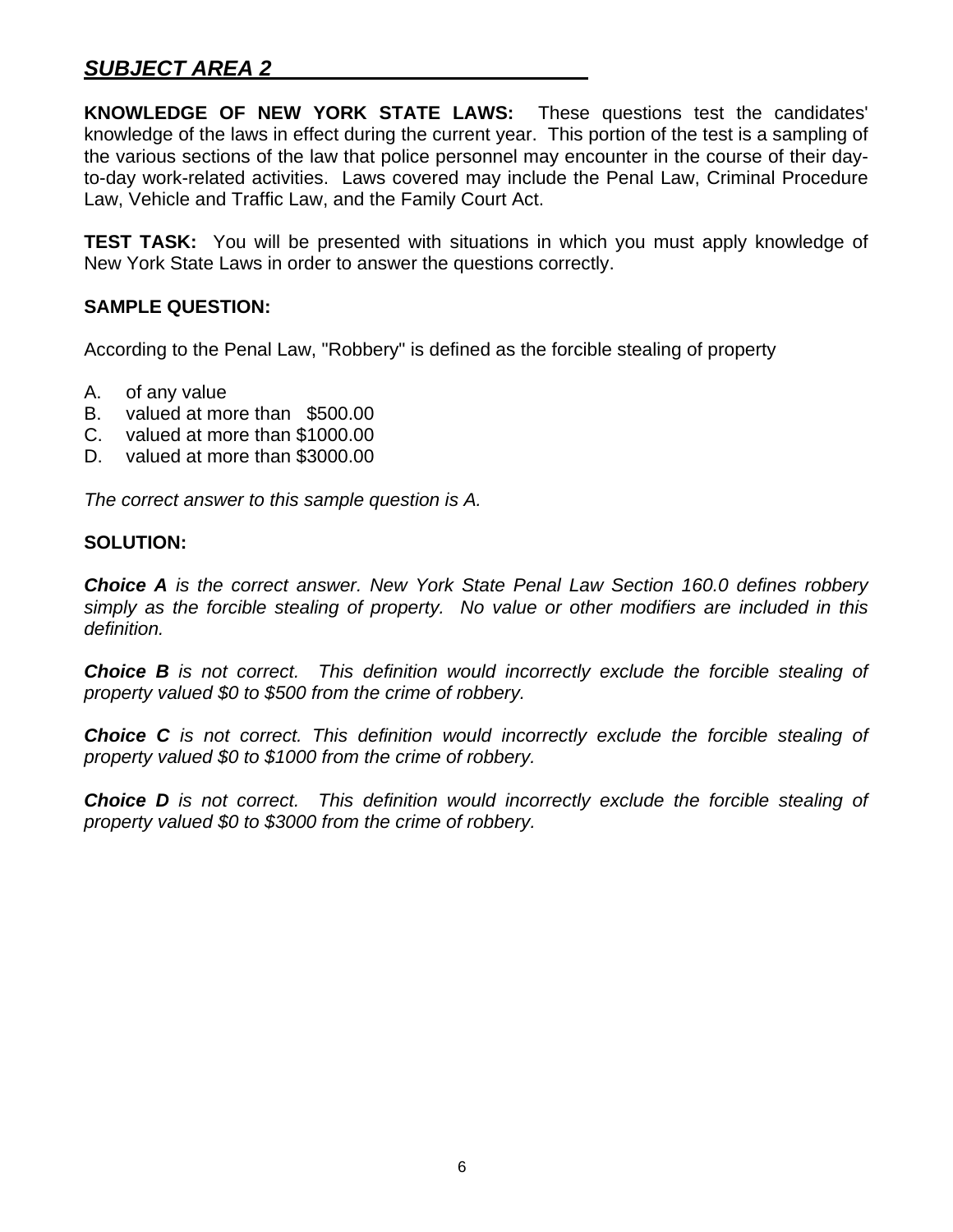**PREPARING WRITTEN MATERIAL IN A POLICE SETTING:** These questions test for the ability to prepare the types of reports that police personnel write. Some questions test for the ability to present information clearly and accurately. They consist of restatements of information given in note form. You must choose the best version from each set of four choices. Other questions test for the ability to organize paragraphs. They consist of paragraphs with their sentences out of order. For each of the paragraphs you must choose, from four suggestions, the best order of the sentences.

### **TYPE 1:**

**TEST TASK:** You will be presented with some notes about an incident. You must determine which one of four choices expresses the facts presented in the notes in phrasing and punctuation that results in a clear and accurate presentation of those facts.

#### **SAMPLE QUESTION 1:**

The following are taken from notes you have kept while following a suspect and observing his activities. In a "real" situation, part of your assignment would be to prepare a narrative report based on the notes.

- **NOTES**: Brown left work at about 1:00 a.m.
	- Brown met Johnson in Sam's Bar
	- Johnson threatened Brown
	- Brown left the bar quickly
	- Brown went to Charlie's Place

In the following, select the one choice which is the most CLEAR and ACCURATE presentation of the information from the notes. Considerations of grammar and style are important only when they affect clarity and accuracy.

- A. Brown met Johnson in Sam's Bar, and he left the bar quickly after Johnson threatened him.
- B. Brown met Johnson in Sam's Bar, and he left the bar quickly after he threatened him.
- C. Brown met Johnson in Sam's Bar; he threatened him, and then he left the bar quickly.
- D. Johnson threatened Brown when he met him in Sam's Bar; then he left the bar quickly.

*The correct answer to this sample question is A.* 

**SOLUTION:** *To answer this question, evaluate all the choices.* 

*Choice B makes it unclear who did the threatening, and who left the bar, but it leaves the impression it was Brown who did the threatening.* 

*Choice C is also unclear, and it implies even more strongly that Brown threatened Johnson.* 

*Choice D is clear about Johnson doing the threatening, but it makes it seem it was also Johnson who left the bar quickly.* 

*Only choice A is a clear and accurate presentation of material from the notes. Choice A is therefore the best choice.* 

*Note that the information from the first and last lines of the "notes" did not appear in any of the four choices. It therefore was not relevant to this particular question.*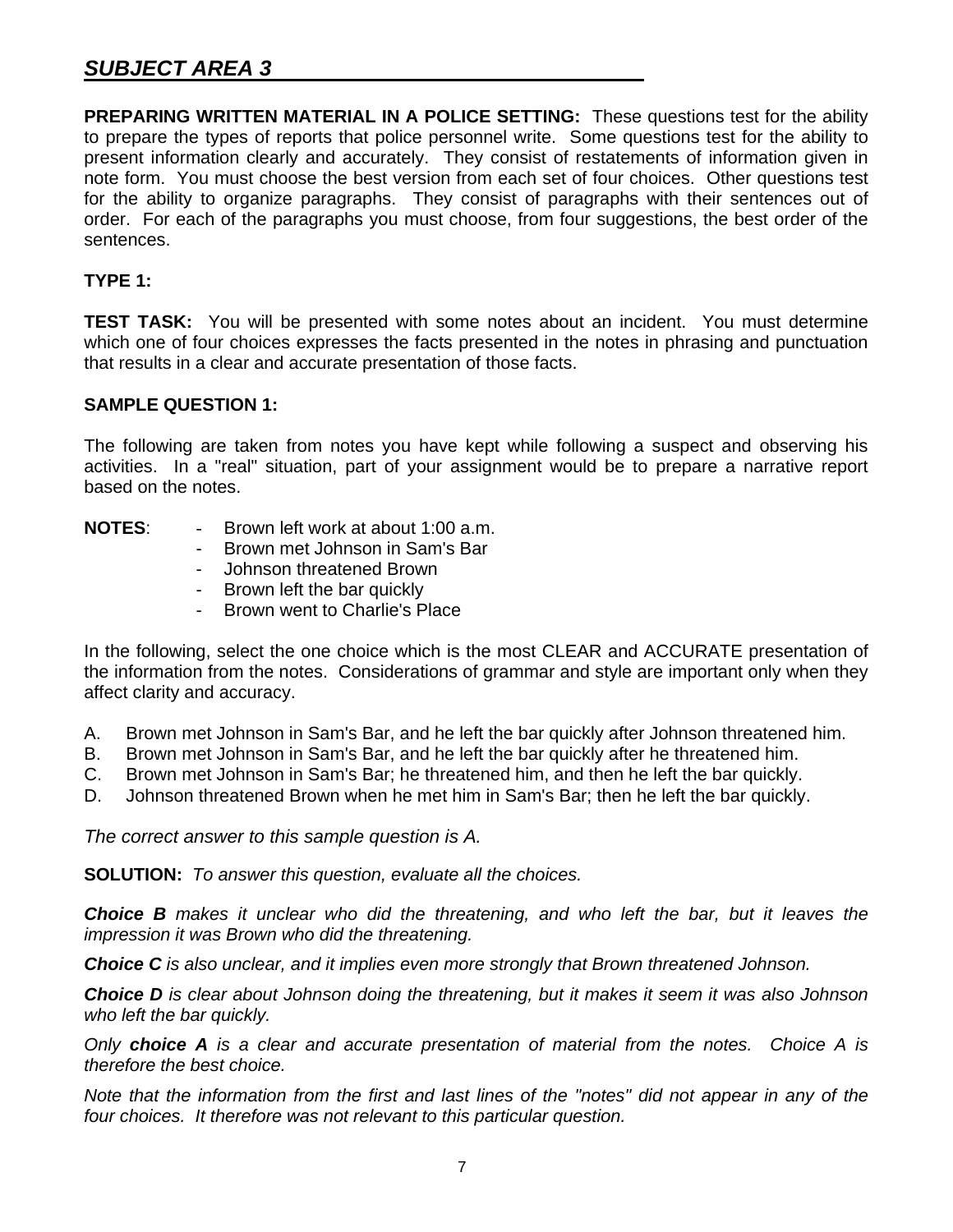### **TYPE 2:**

**TEST TASK:** You will be presented with a set of numbered sentences which form a paragraph. For each of the paragraphs you must choose, from four suggestions, the best order of the sentences.

### **SAMPLE QUESTION:**

**DIRECTIONS:** The following question is based upon a group of sentences. The sentences are shown out of sequence, but when they are correctly arranged they form a connected, wellorganized paragraph. Read the sentences; then answer the question about the best arrangement of the sentences.

- 1. Eventually, they piece all of this information together, make a choice, and act upon their decision.
- 2. Before actually deciding upon a job, people usually think about several possibilities.
- 3. They imagine themselves in different situations, and in so doing, they probably think about their interests, goals, and abilities.
- 4. Choosing an occupation is an important decision to make.

Which one of the following is the best arrangement of these sentences?

- A. 2-3-1-4
- B. 2-3-4-1
- C. 4-2-1-3
- D. 4-2-3-1

*The correct answer to this sample question is D.* 

#### **SOLUTION:**

*The best arrangement of the sentences is 4-2-3-1. Sentence 4 introduces the main idea of the paragraph: "choosing an occupation." Sentences 2-3-1 then follow up on this idea by describing, in order, the steps involved in making such a choice. Choice D is the BEST ANSWER to the question.*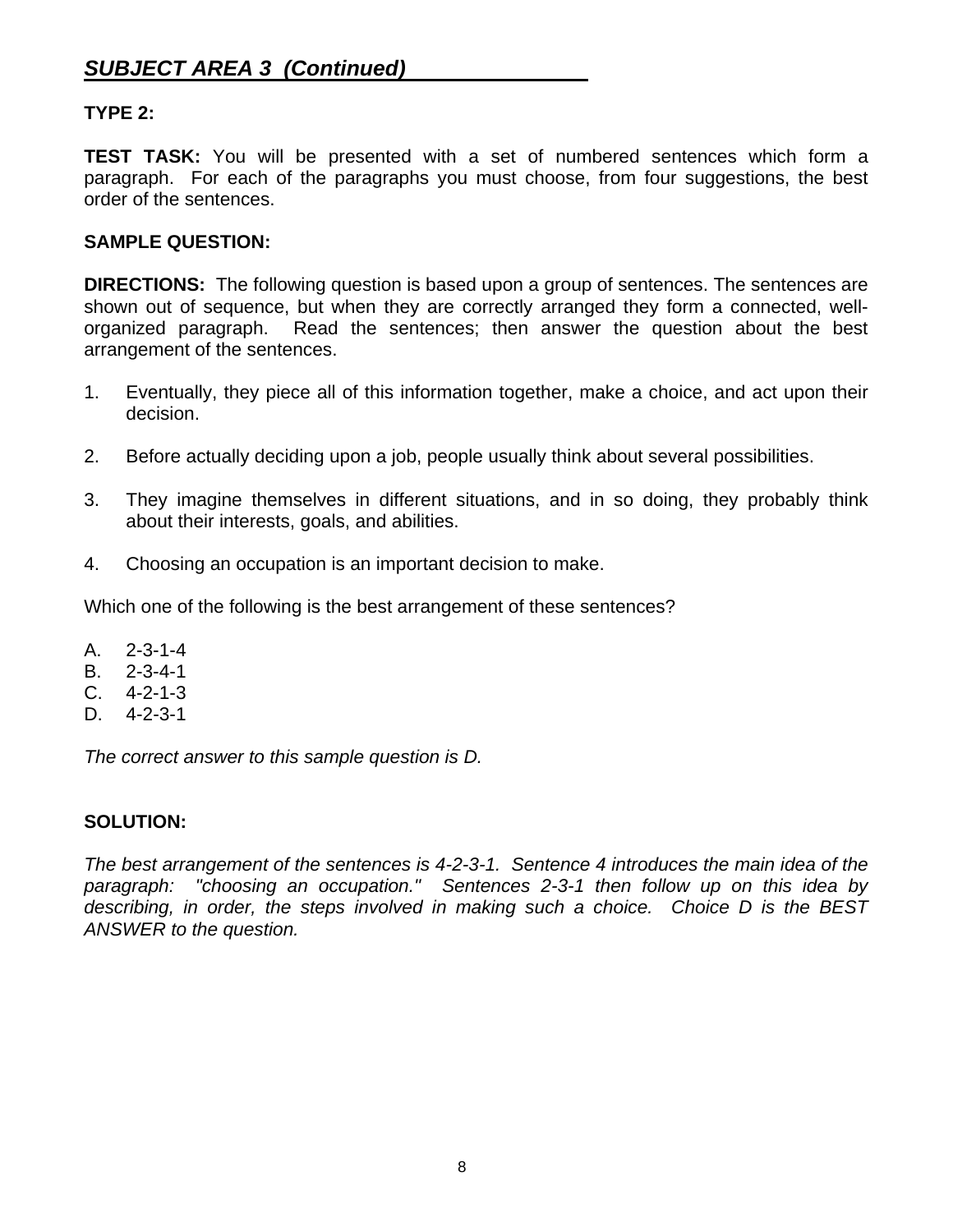**UNDERSTANDING AND INTERPRETING WRITTEN MATERIAL:** These questions test how well you comprehend written material. You will be provided with brief reading selections and will be asked questions about the selections. All the information required to answer the questions will be presented in the selections; you will not be required to have any special knowledge relating to the subject areas of the selections.

**TEST TASK:** You will be provided with brief reading passages and then will be asked questions relating to the passages. All the information required to answer the questions will be provided in the passages.

#### **SAMPLE QUESTION:**

The increasing demands upon our highways from a growing population and the development of forms of transportation not anticipated when the highways were first built have brought about congestion, confusion, and conflict, until the yearly toll of traffic accidents is now at an appalling level. If the death and disaster that traffic accidents bring throughout the year were concentrated into one calamity, we would shudder at the tremendous catastrophe. The loss is no less catastrophic because it is spread out over time and space.

Which one of the following statements concerning the yearly toll of traffic accidents is best supported by the passage above?

- A. It is increasing the demands for safer means of transportation.
- B. It has resulted in increased congestion, confusion, and conflict on our highways.
- C. It does not shock us as much as it should because the accidents do not all occur together.
- D. It has resulted mainly from the new forms of transportation.

*The correct answer to this sample question is C.* 

*SOLUTION: To answer this question correctly, you must evaluate each choice against the written selection and determine the one that is best supported by the written selection.* 

*Choice A: Nowhere in the passage does it say that there has been any demand for safer means of transportation. Someone who picks this choice may believe that there could be or should be a demand for safer transportation, but there is nothing in the passage to base it on. This choice is incorrect.* 

*Choice B: The passage states that it is the congestion, confusion, and conflict which results in the high toll of traffic accidents and not the other way around. A person who picks this choice could*  either be confused as to which is the cause and which is the effect, or may not have read the *choice carefully. This choice is incorrect.* 

*Choice C: This choice is supported by the last two sentences in the passage. The writer says, "If …, we would shudder." (A shudder is a response to shock.) The implication is that we don't shudder because traffic accidents do not all occur at the same time and place. The writer then points out that we should think of the yearly toll as being catastrophic (shocking) even though the accidents are spread out over time and space. This choice is supported by the information in the passage.* 

*Choice D: There are two reasons given in the passage for the high accident rate. One is the*  development of new forms of transportation; the other is the increased highway use from a growing *population. Neither one is described as the main reason. It is clearly incorrect to say that the new forms of transportation are the main reason. This choice is incorrect.*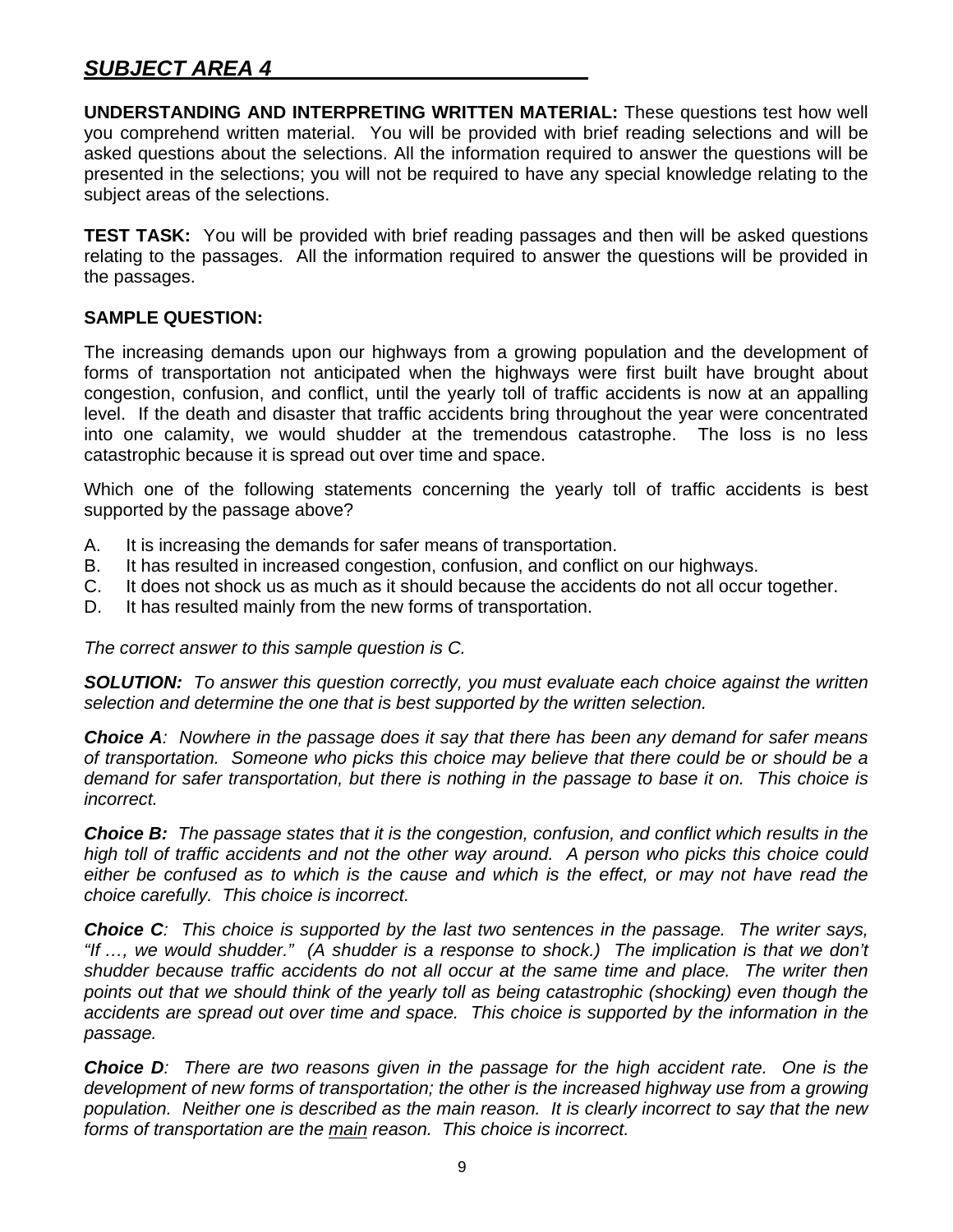**SUPERVISION:** These questions test for knowledge of the principles and practices employed in planning, organizing, and controlling the activities of a work unit toward predetermined objectives. The concepts covered, usually in a situational question format, include such topics as assigning and reviewing work; evaluating performance; maintaining work standards; motivating and developing subordinates; implementing procedural change; increasing efficiency; and dealing with problems of absenteeism, morale, and discipline.

**TEST TASK:** You will be presented with situations in which you must apply knowledge of the principles and practices of supervision in order to answer the questions correctly.

### **SAMPLE QUESTION:**

Assume that the unit you supervise is given a new work assignment and that you are unsure about the proper procedure to use in performing this assignment. Which one of the following actions should you take FIRST in this situation?

- A. Obtain input from your staff.
- B. Consult other unit supervisors who have had similar assignments.
- C. Use an appropriate procedure from a similar assignment that you are familiar with.
- D. Discuss the matter with your supervisor.

*The correct answer to this sample question is D.* 

#### **SOLUTION:**

*Choice A is not correct. Since this assignment is new for your unit, your staff would not be expected to be more knowledgeable than you about the proper procedure.* 

*Choice B is not correct. Although discussing this matter with other supervisors may increase your knowledge of the new assignment, similar assignments performed in other units may differ in some important way from your new assignment. Other units may also function differently from your unit, so the procedures used to perform similar assignments may differ accordingly.* 

*Choice C is not correct. Since this assignment is new for your unit, you would have no way of knowing whether the procedure from a similar assignment is appropriate to use. You would need someone with the appropriate knowledge, usually your supervisor, to determine if the procedure from a similar assignment could be used before you actually employed this procedure in the performance of your new assignment.* 

*Choice D is the correct answer to this question. Your supervisor is more likely to be informed about what procedure may be appropriate for work that he or she assigns to you than would other unit supervisors or your staff. Even if your supervisor does not know what procedure is*  appropriate, a decision regarding which procedure to use should be made with his or her *participation, since he or she has the ultimate responsibility for your unit's work.*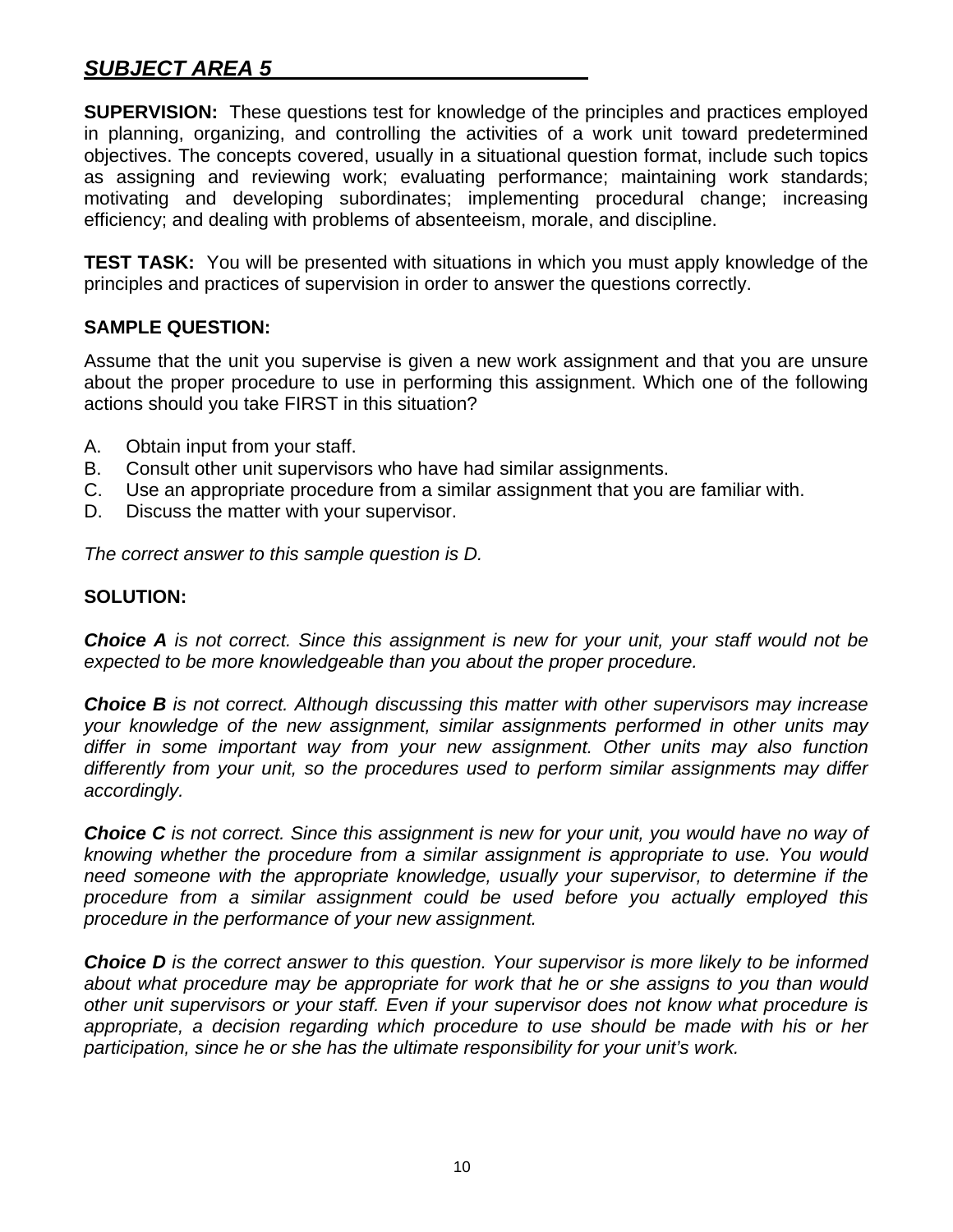**EVALUATING INFORMATION AND EVIDENCE:** These questions test for the ability to evaluate and draw conclusions from information and evidence. Each question consists of a set of facts and a conclusion based on the facts. You must decide if the conclusion is warranted by the facts.

**TEST TASK:** You will be given a set of **FACTS** and a **CONCLUSION** based on the facts. The conclusion is derived from these facts only **–** NOT on what you may happen to know about the subject discussed. Each question has three possible answers. You must then select the correct answer in the following manner:

Select **A** if the statements prove that the conclusion is TRUE.

Select **B** if the statements prove that the conclusion is FALSE.

Select **C** if the statements are INADEQUATE to prove the conclusion EITHER TRUE OR FALSE.

#### **SAMPLE QUESTION #1**

**FACTS:** All uniforms are cleaned by the Conroy Company. Blue uniforms are cleaned on Mondays or Fridays; green or brown uniforms are cleaned on Wednesdays. Alan and Jean have blue uniforms, Gary has green uniforms and Ryan has brown uniforms.

**CONCLUSION**: Jean's uniforms are cleaned on Wednesdays.

*The correct answer to this sample question is B.*

#### **SOLUTION**:

*The last sentence of the FACTS says that Jean has blue uniforms. The second sentence of the FACTS says that blue uniforms are cleaned on Monday or Friday. The CONCLUSION says Jean's uniforms are cleaned on Wednesday. Wednesday is neither Monday or Friday. Therefore, the conclusion must be FALSE (choice B).* 

#### **SAMPLE QUESTION #2**

**FACTS:** If Beth works overtime, the assignment will be completed. If the assignment is completed, then all unit employees will receive a bonus. Beth works overtime.

**CONCLUSION**: A bonus will be given to all employees in the unit.

*The correct answer to this sample question is A.* 

#### **SOLUTION**:

*The CONCLUSION follows necessarily from the FACTS. Beth works overtime. The assignment is completed. Therefore, all unit employees will receive a bonus.*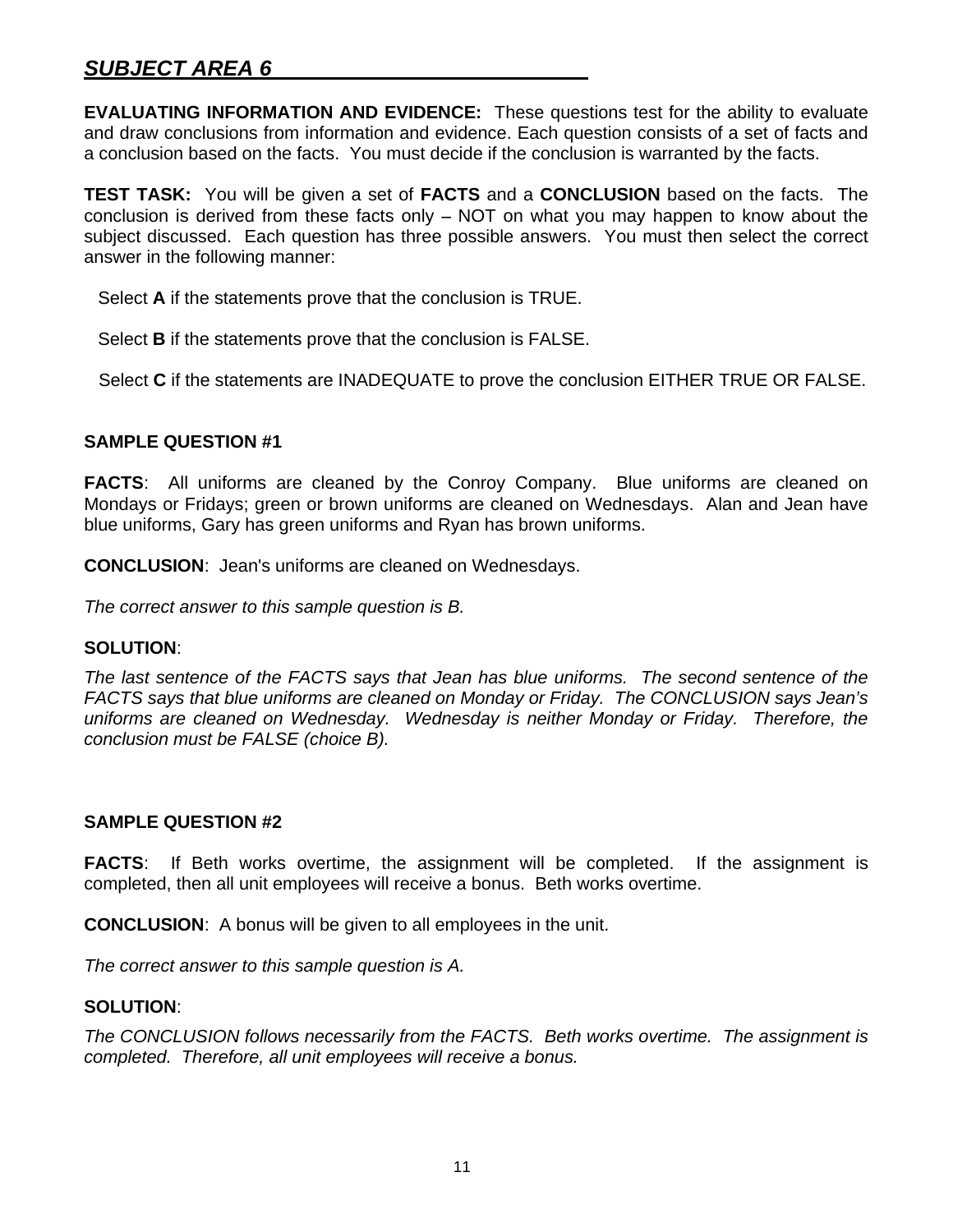### **SAMPLE QUESTION #3**

**FACTS**: Bill is older than Wanda. Edna is older than Bill. Sarah is twice as old as Wanda.

**CONCLUSION**: Sarah is older than Edna.

*The correct answer to this sample question is C.* 

### **SOLUTION**:

*We know from the facts that both Sarah and Edna are older than Wanda. We do not have any other information about Sarah and Edna. Therefore, no conclusion about whether or not Sarah is older than Edna can be made.*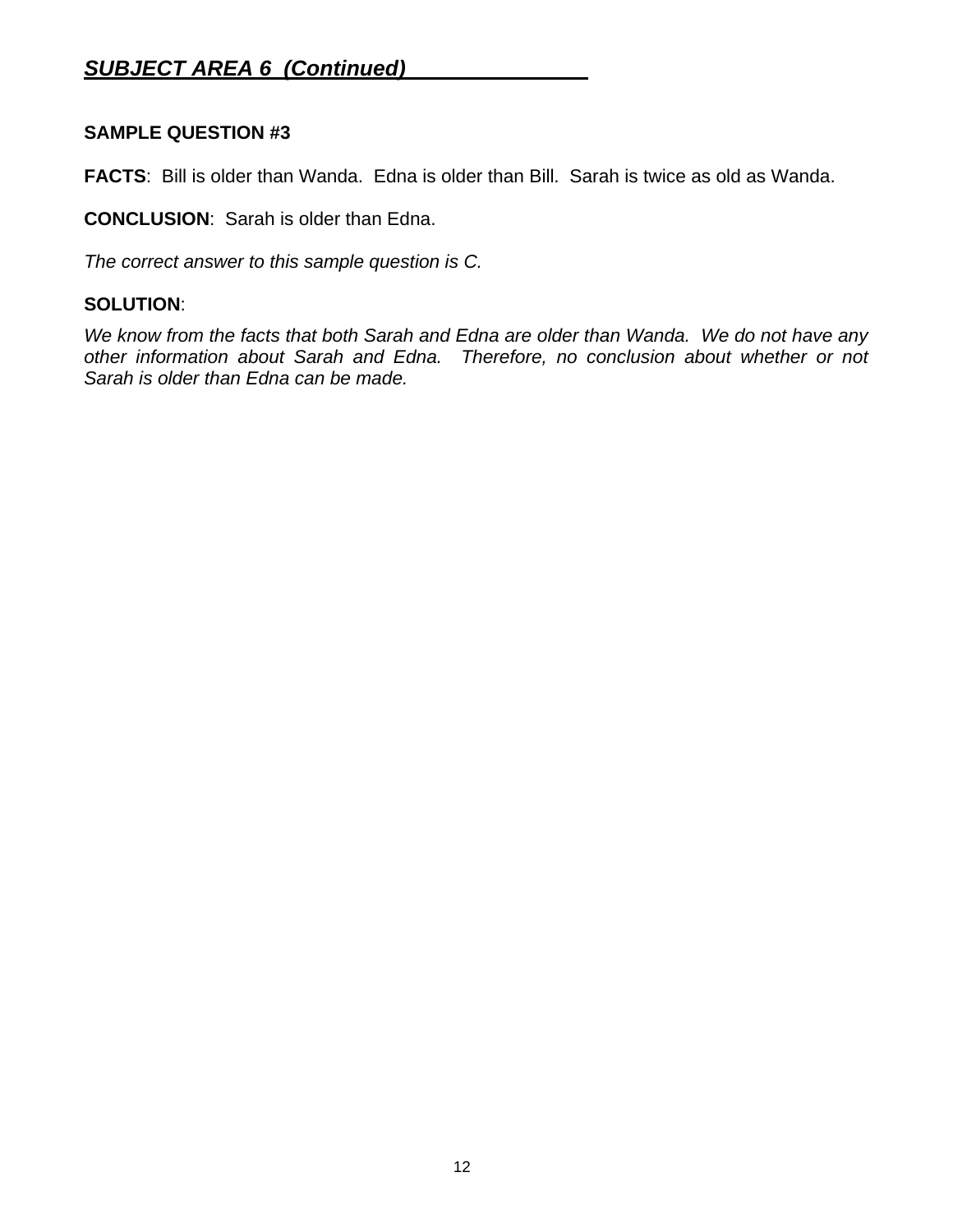**INVESTIGATIVE TECHNIQUES AND CRIMINALISTICS:** These questions test for knowledge of criminal investigation techniques and criminalistics. The questions will deal with, but will not necessarily be restricted to, such concepts as: interviewing; interrogation; evidence gathering and preservation; and surveillance.

**TEST TASK:** You will be asked to answer questions about basic investigative techniques and physical evidence gathering and handling. Many of the questions will be situational in nature.

### **SAMPLE QUESTION:**

The best reason for you to consider the possible motives of each person that is interviewed during an investigation is to

- A. prevent persons from making false statements
- B. appear sympathetic
- C. avoid sensitive issues
- D. recognize biased information

*The correct answer to this sample question is D.* 

#### **SOLUTION:**

*Choice A is incorrect because understanding the motives of a person being interviewed will not prevent the person from making false statements.* 

*Choice B is incorrect because it is not generally necessary for investigators to appear sympathetic as they conduct a professional interview.* 

*Choice C is incorrect because it is often necessary to raise sensitive issues during an interview.* 

**Choice D** is the correct answer because it is critical that investigators understand the accuracy *and value of the information they gather in an interview.*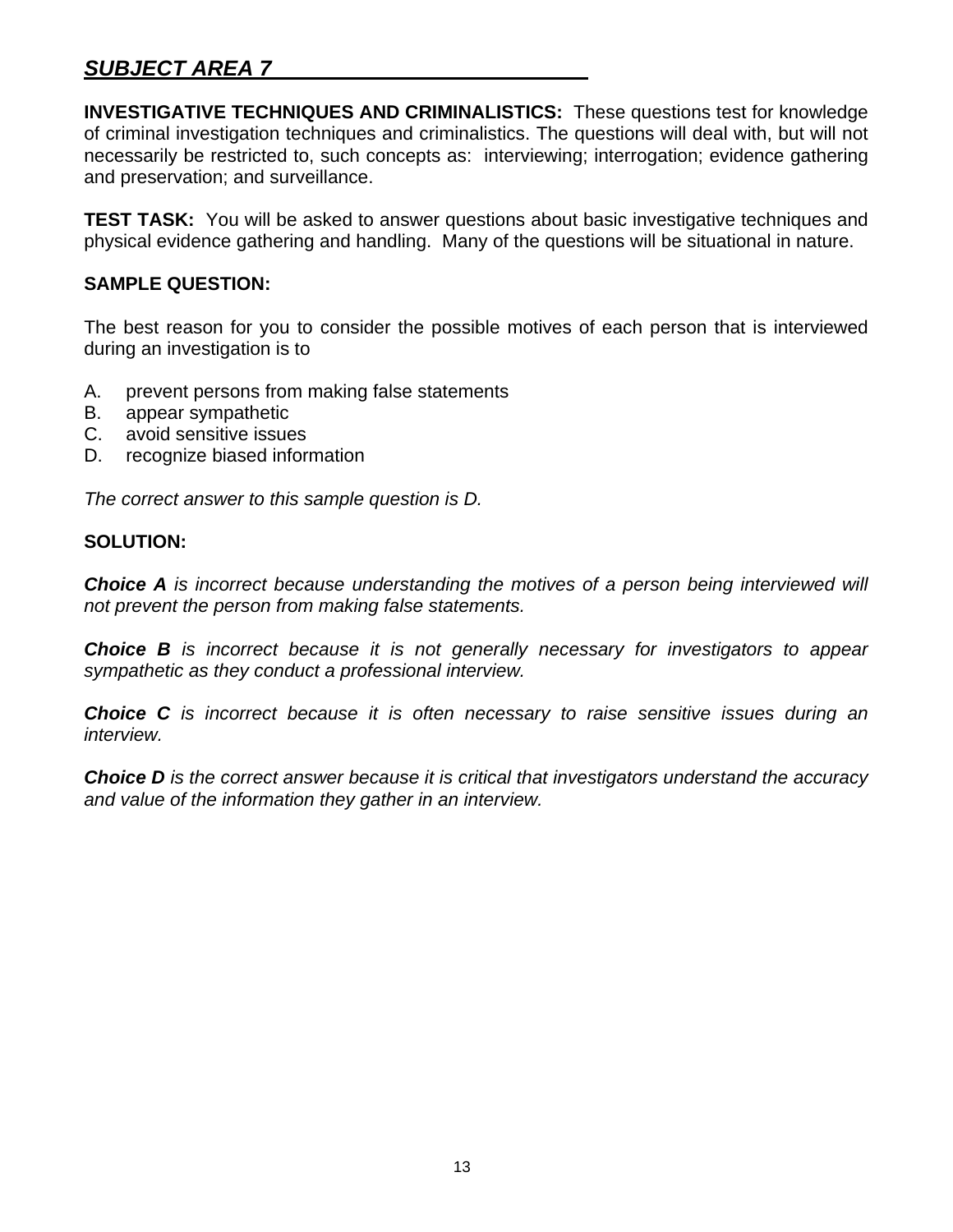**DEC BUREAU OF ENVIRONMENATL CRIMES INVESTIGATIONS' TECHNIQUES** (for Environmental Conservation Investigator 1 and 2 titles only): These questions test for knowledge of investigative techniques in areas such as interviewing, surveillance, gathering and preserving evidence, and testifying in court.

**TEST TASK:** You will be asked to answer questions about basic investigative techniques and physical evidence gathering and handling. Many of the questions will be situational in nature.

### **SAMPLE QUESTION:**

The primary reason for assigning investigators to conduct surveillance is to

- A. verify previously secured information
- B. determine frequent contacts of a subject
- C. determine whether a search warrant may be needed
- D. obtain information difficult to secure in any other way

*The correct answer to this sample question is D.* 

#### **SOLUTION:**

*Choice A is incorrect because it is not necessary to conduct surveillance to verify previously secured information.* 

*Choice B is incorrect because although this might be a benefit of surveillance, it is neither the most efficient use of resources nor the primary reason to conduct surveillance.* 

*Choice C is incorrect because the determining factor for "needing" a search warrant is whether you have probable cause to believe that the evidence you seek is at the location you are requesting to search. Because surveillance is manpower intensive, other investigative techniques would be used first to obtain this information.* 

*Choice D is the correct answer because sometimes this is the only way to secure certain types of information. For example, you may know a business is dumping waste, but the only way to prove it is to actually observe it being done.*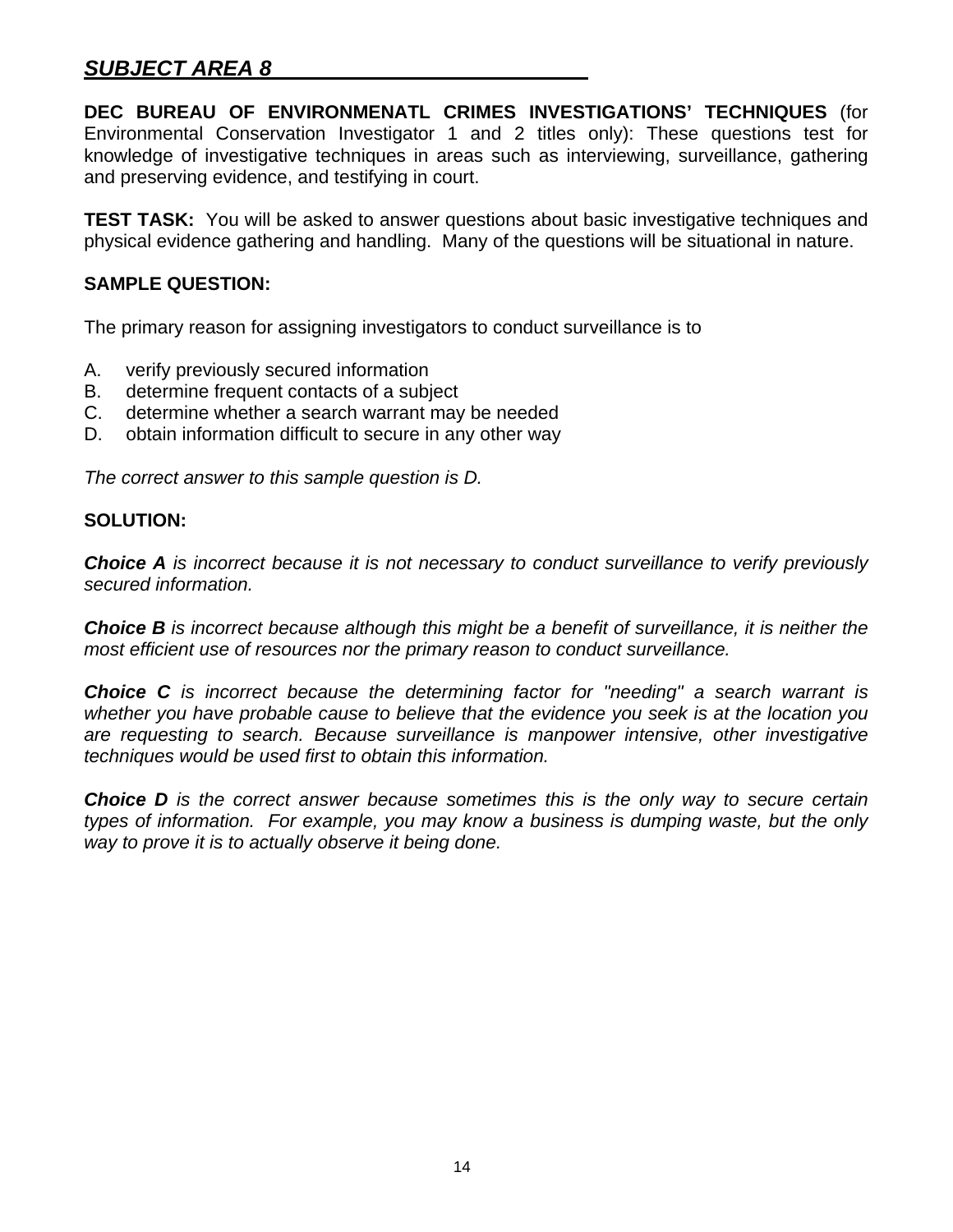**ENCON LAW, TITLE 6 NYCRR, CRIMINAL PROCEDURE LAW, PENAL LAW, AND OTHER RELEVANT LAWS** (for Environmental Conservation Investigator 1 and 2 and Supervising Environmental Conservation Officer titles only): These questions test for knowledge of the laws in effect on January 1, 2012 that Environmental Conservation Officers and Environmental Conservation Investigators may encounter in the course of their day-to-day work-related activities.

**TEST TASK:** You will be presented with situations in which you must apply knowledge of EnCon Law, Title 6 NYCRR, Criminal Procedure Law, Penal Law, and other relevant laws in order to answer the questions correctly.

#### **SAMPLE QUESTION:**

According to the Environmental Conservation Law, which of the following animals may a farmer take without permit or license, if the wildlife is destroying property or worrying livestock on land upon which the farmer resides?

- 1. skunk
- 2. coyote
- 3. raccoon
- 4. fox
- A. 1, but not 2, 3, or 4
- B. 1 and 2, but not 3 or 4
- C. 1, 2, and 3, but not 4
- D. 1, 2, 3, and 4

*The correct answer to this sample question is D.* 

#### **SOLUTION:**

*According to the Environmental Conservation Law:* 

#### *§11-0523. Destructive or menacing wildlife; taking without permit*

*1. "Owners and lessees and members of their immediate families actually occupying or cultivating lands, and persons authorized in writing and actually employed by them in cultivating such lands, may take (a) unprotected wildlife other than birds and (b) starlings,*  common crows and, subject to section 11-0513, pigeons, when such wildlife is injuring their *property or has become a nuisance thereon . . ."* 

*5. "Skunks injuring property or which have become a nuisance may be taken at any time in any manner."* 

*6. "Raccoons, coyotes or fox injuring private property may be taken by the owner, occupant or*  lessee thereof, or an employee or family member of such owner, occupant or lessee, at any *time in any manner."* 

*Therefore, choice D is correct.*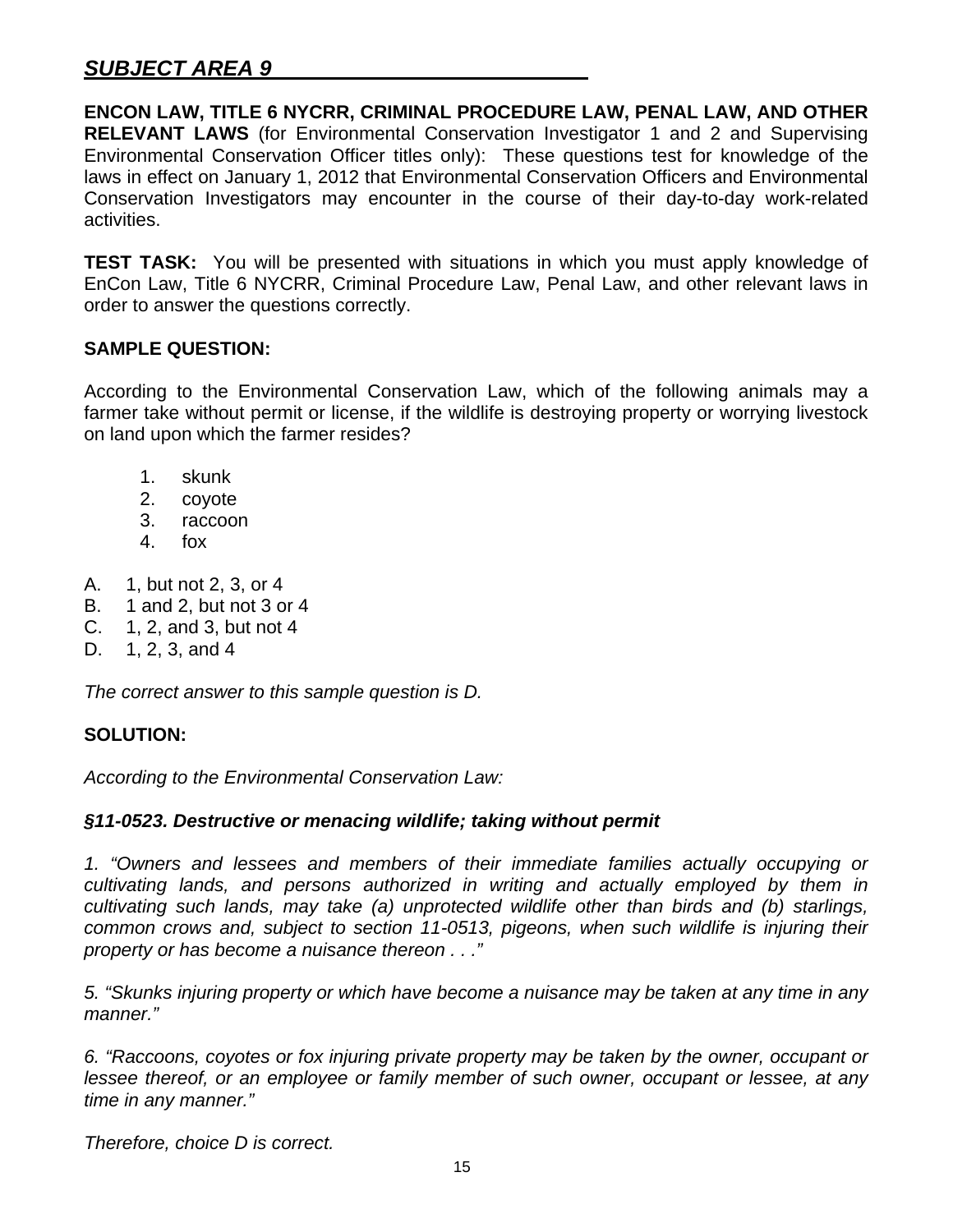**DEC DIVISION OF LAW ENFORCEMENT METHODS AND PRACTICES** (for Supervising Environmental Conservation title only): These questions test for knowledge of Environmental Conservation law enforcement and cover areas such as law enforcement techniques, hearing procedures, rules of evidence, documents and policies and consent orders.

**TEST TASK:** You will be presented with situations in which you must apply knowledge of accepted DEC Division of Law Enforcement methods and practices in order to answer the questions correctly.

#### **SAMPLE QUESTION:**

When responding to complaints, a report of which one of the following should receive top priority?

- A. an illegally taken moose
- B. dogs running deer in the summer
- C. a skunk in the cellar of a church on a Sunday morning
- D. a trout dying in a stream near the site of a plastic fabrication factory

*The correct answer to this sample question is D.* 

### **SOLUTION:**

*Choice A is incorrect because it is too late to save the animal. An investigation would be done, but of the choices given, this should not be the top priority.* 

*Choice B is incorrect because the deer have a chance to escape.* 

*Choice C is incorrect because this only requires a call to dispatch to get a nuisance wildlife trapper to remove the animal.* 

*Choice D is the correct answer because this might be evidence of a serious environmental impact.*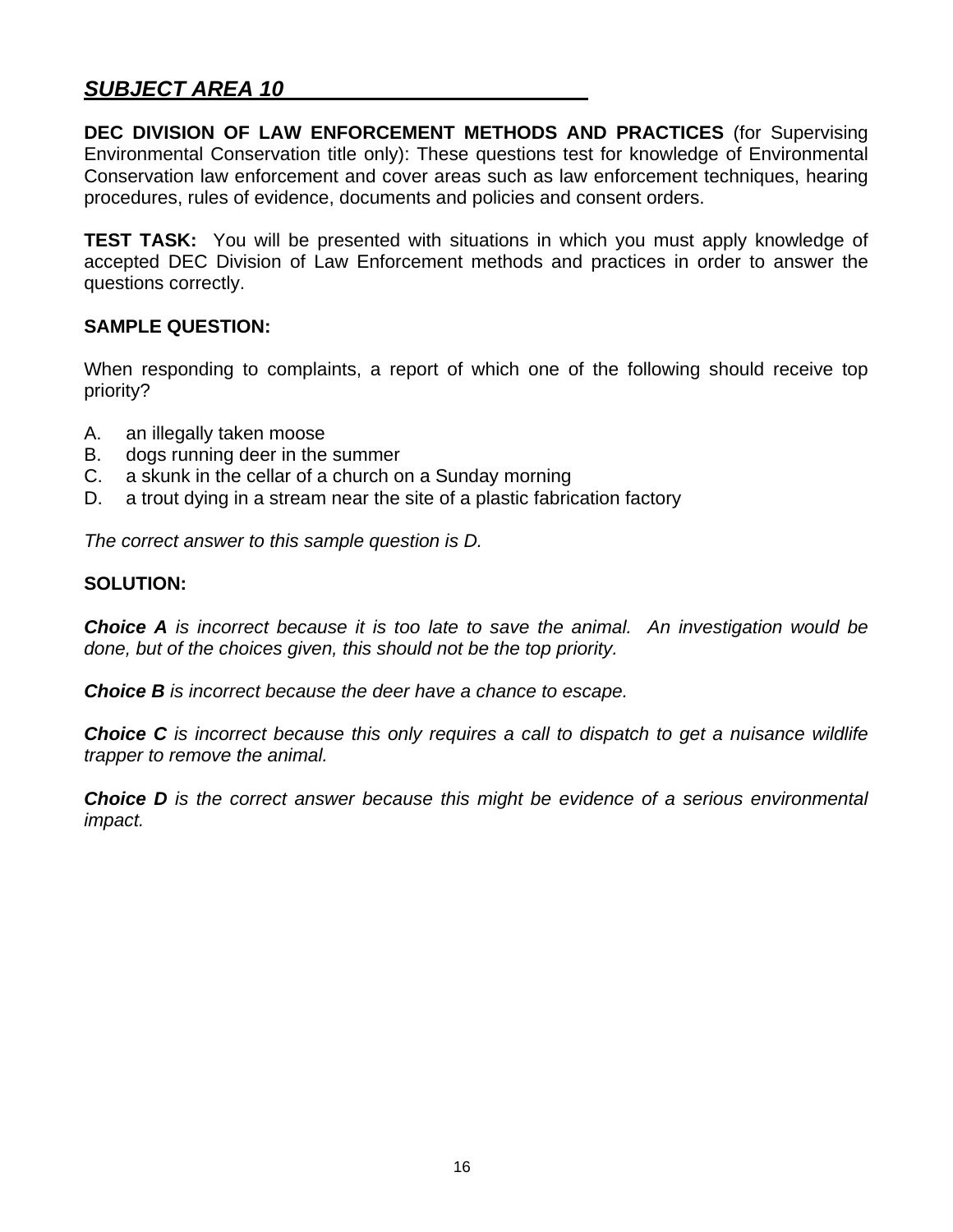**ENVIRONMENTAL CONSERVATION, CRIMINAL PROCEDURE, PENAL AND RELATED LAWS, RULES AND REGULATIONS AS APPLIED TO FOREST AND FOREST RECREATION MANAGEMENT** *(for Forest Ranger 2 and 3 titles only)* – These questions are designed to test for knowledge of the laws in effect on January 1, 2012 that forest rangers may encounter in the course of their day-to-day work related activities including Environmental Conservation Law as related to Forest Protection, Criminal Procedure Law, Penal Law, and other laws, rules and regulations relevant to the duties of forest rangers in New York State.

**TEST TASK:** You will be presented with situations in which you must apply knowledge of Environmental Conservation, Criminal Procedure, Penal and related laws, rules and regulations in order to answer the questions correctly.

### **SAMPLE QUESTION:**

An employee of a certified children's camp leads a group of children from that camp into the Adirondacks for a two day trip. During this trip the group uses canoes to cross a lake, then hikes to a mountain and camps overnight. The leader of the group is required to have a New York State guide license for which, if any, of the following trip activities?

- A. canoeing
- B. hiking
- C. camping
- D. none of the above

*The correct answer to this sample question is D.* 

#### **SOLUTION:**

*According to the Environmental Conservation Law:* 

#### *§11-0533. Licensing of guides*

*1. "As used in this section, the term "guide" shall mean a person who offers services for hire part or all of which includes directing, instructing, or aiding another in fishing, hunting, camping, hiking, white water canoeing, rafting or rock and ice climbing."* 

*2. "All guides engaging in the business of guiding on all lands and waters of the state shall possess a license issued by the department . . ."* 

*4. "Employees of children's camps as defined in subdivision one of section one thousand four hundred of the public health law shall be exempt from the provision of subdivisions one and two of this section, provided such activities are carried out within the scope of said employment."* 

*As such, an employee of a certified children's camp is not required to have a guide license for any of the activities listed. The correct answer is D, none of the above.*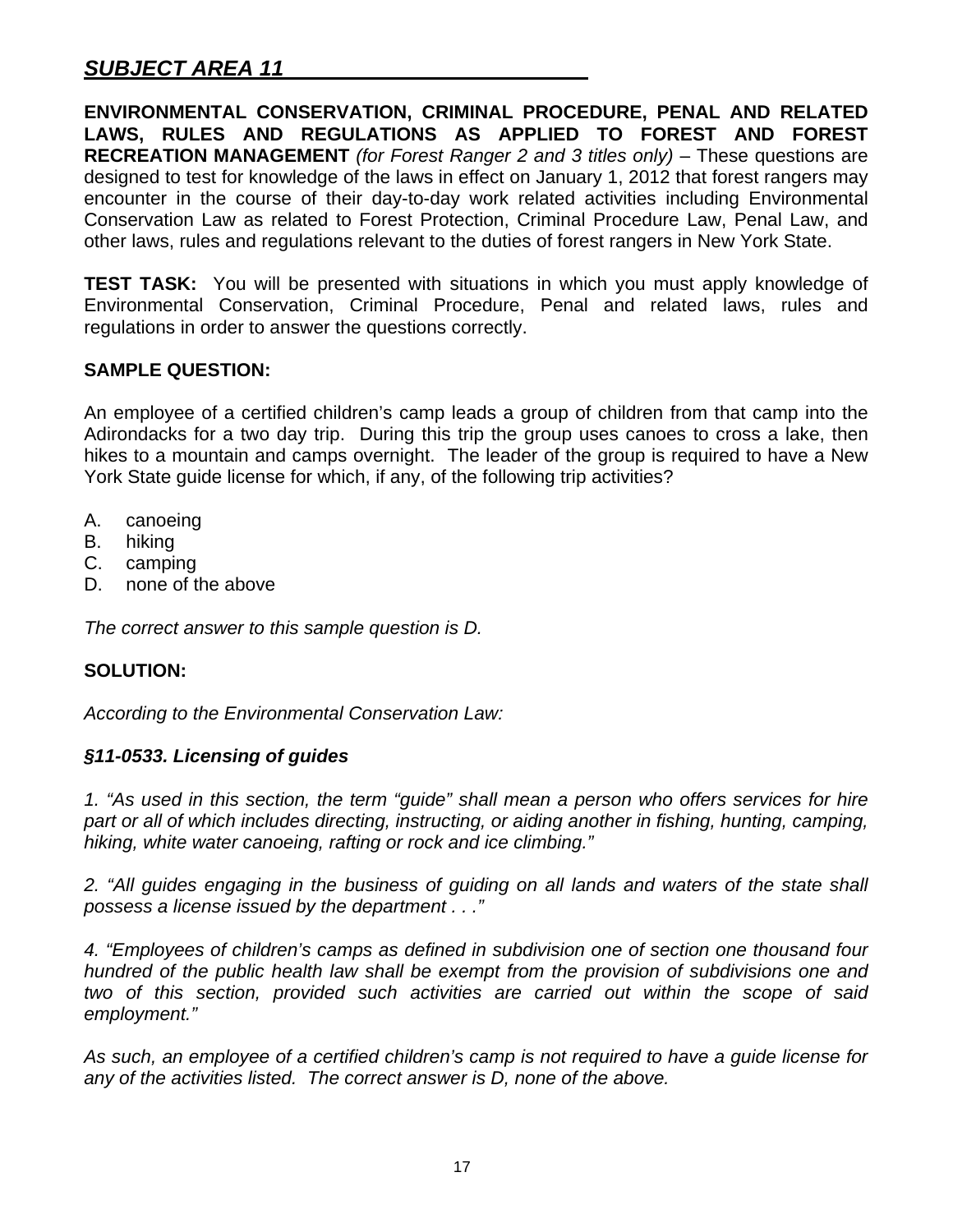**EMERGENCY INCIDENT FIELD SUPERVISION AND MANAGEMENT** *(for Forest Ranger 2 and 3 titles only)* These questions test for the ability to arrive at sound management decisions and command orders at a variety of emergency incidents. These management decisions must be made based upon existing Division policies, Standard Operating Procedures, established Health and Safety Guidelines, labor/management guidelines and best management practices. Questions relating to specific protocols, organizational structure and Division responsibilities may be included.

**TEST TASK:** You will be presented with situations in which you must apply knowledge of the principles and practices of emergency incident field supervision and management in order to answer the questions correctly

### **SAMPLE QUESTION:**

Which one of the following positions is included on the command staff of the Incident Command System?

- A. Incident Meteorologist
- B. Information Officer
- C. Planning Section Chief
- D. Time Unit Leader

*The correct answer to this sample question is B.* 

#### **SOLUTION:**

*Choice A is incorrect because an Incident Meteorologist is a technical specialist who is included on the general staff, usually under the Planning Section.* 

*Choice B is the correct answer because ICS command staff consists of an Incident Commander* who *is responsible for all aspects of the response, including developing incident objectives and managing all incident operations; a Safety Officer whose role is to develop and recommend measures to the Incident Commander for assuring personnel health and safety and to assess and/or anticipate hazardous and unsafe situations; a Liaison Officer whose role is to serve as the point of contact for assisting and coordinating activities between the Incident Commander and various agencies and groups, and an Information Officer whose role is to develop and release information about the incident to the news media, incident personnel, and other appropriate agencies and organizations.* 

*Choice C is incorrect because the Planning Section is part of the general staff.* 

**Choice D** is incorrect because the Time Unit Leader is part of the general staff that is under *the Finance/Administration Section.*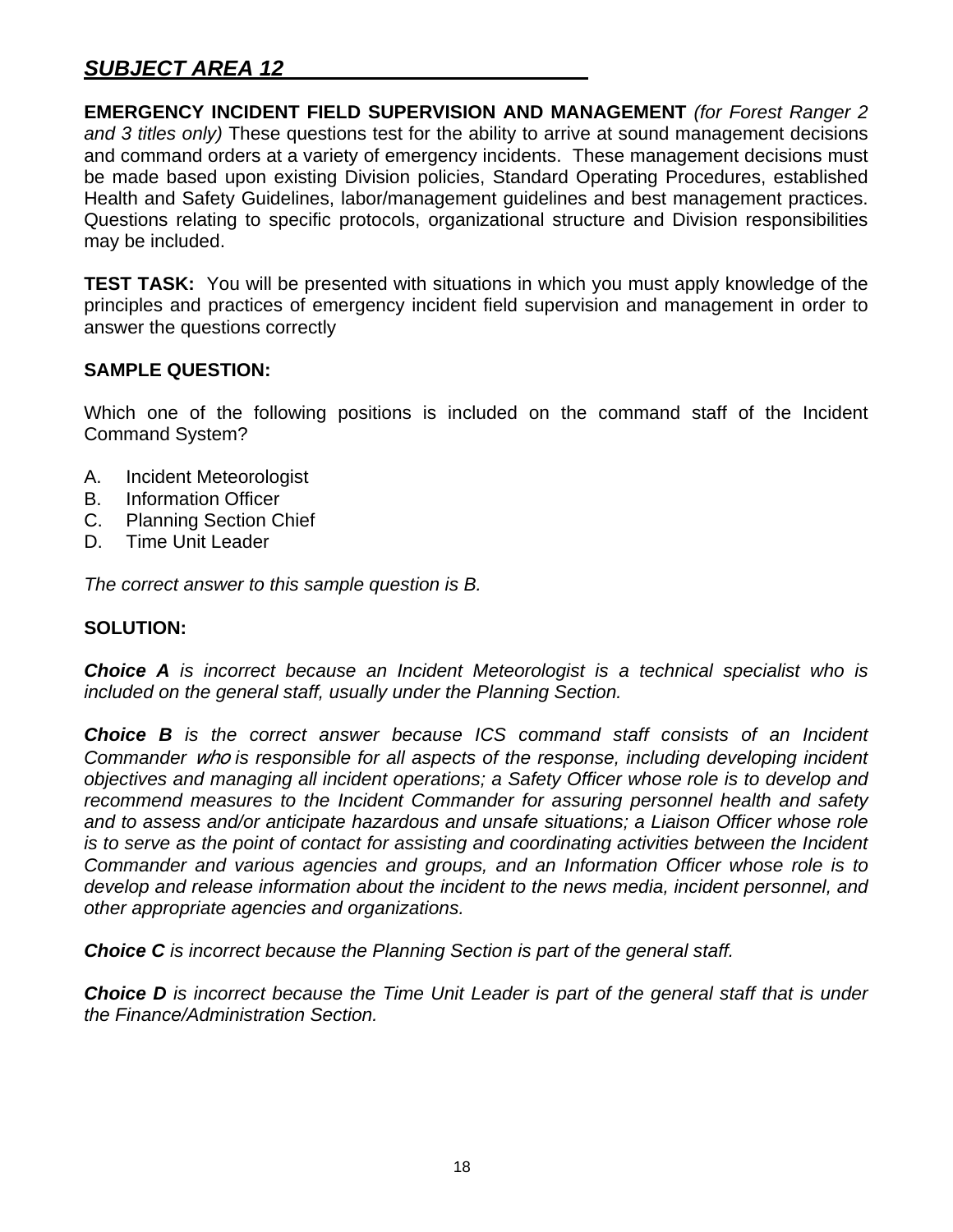**EDUCATING AND INTERACTING WITH THE PUBLIC** *(for Forest Ranger 2 and 3 titles only):* These questions test for knowledge of techniques used to interact effectively with individual citizens and/or community groups, to educate or inform them about topics of concern, to publicize or clarify agency programs or policies, to negotiate conflicts or resolve complaints, and to represent one's agency or program in a manner in keeping with good public relations practices. Questions may also cover interacting with others in cooperative efforts of public outreach or service. There will be 15 questions in this subject area on the written test.

**TEST TASK:** You will be presented with a variety of situations in which you must apply knowledge of how best to interact with other people.

### **SAMPLE QUESTION:**

A person approaches you expressing anger about a recent action by your department. Which one of the following should be your **first** response to this person?

- A. Interrupt to say you cannot discuss the situation until he calms down.
- B. Say you are sorry that he has been negatively affected by your department's action.
- C. Listen and express understanding that he has been upset by your department's action.
- D. Give him an explanation of the reasons for your department's action.

*The correct answer to this sample question is choice C.*

#### **SOLUTION:**

*Choice A is not correct. It would be inappropriate to interrupt. In addition, saying that you cannot discuss the situation until the person calms down will likely aggravate him further.* 

*Choice B is not correct. Apologizing for your department's action implies that the action was improper.* 

*Choice C is the correct answer to this question. By listening and expressing understanding that your department's action has upset him, you demonstrate that you have heard and understand his feelings and point of view.* 

**Choice D** is not correct. While an explanation of the reasons for the action may be appropriate *at a later time, at this moment the person is angry and would not be receptive to such an explanation.*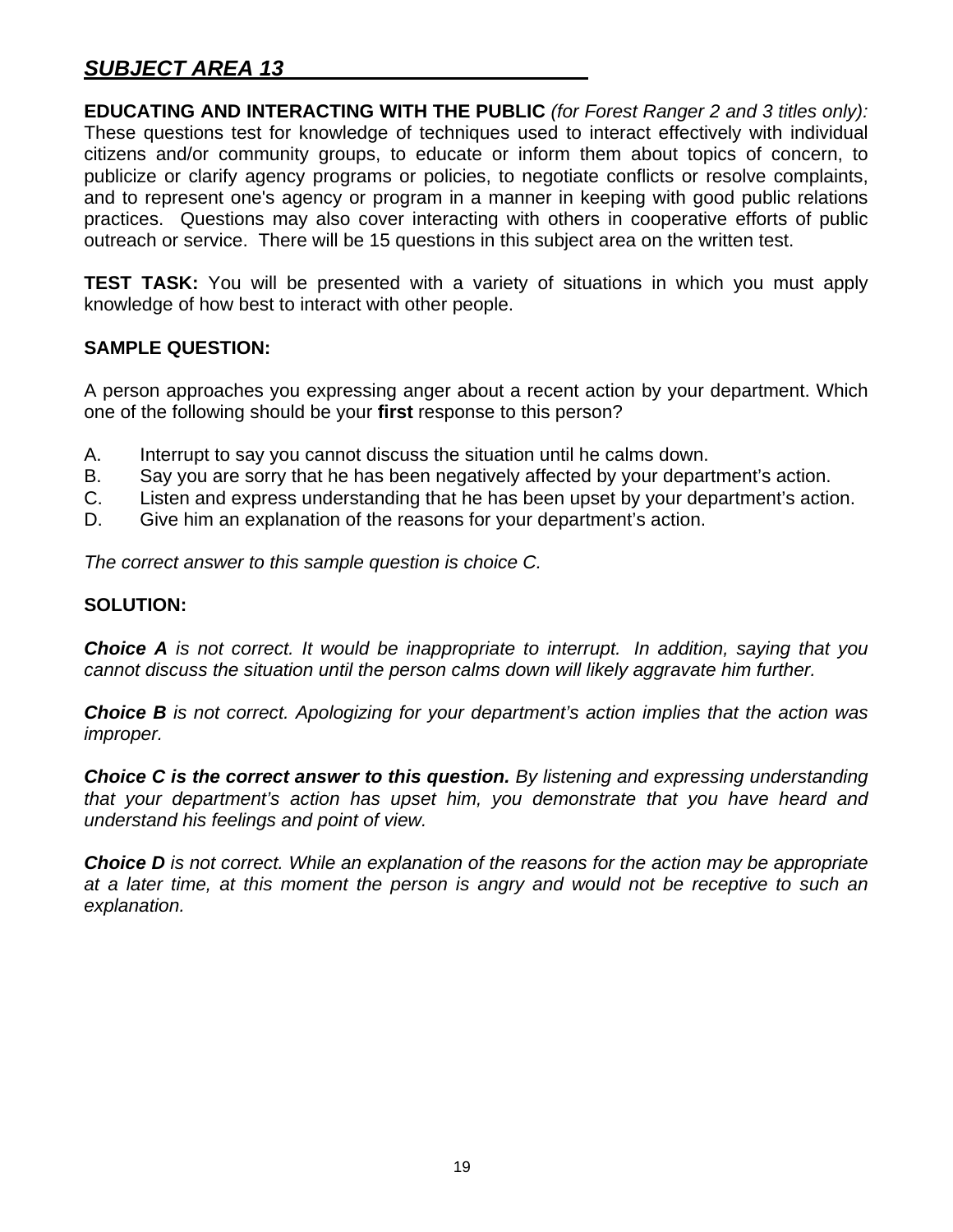**NYS PARKS AND RECREATION LAW INCLUDING THE SNOWMOBILE AND NAVIGATION LAWS, ENVIRONMENTAL CONSERVATION LAW, AND PARK'S RULES, REGULATIONS, POLICIES, AND PROCEDURES** *(for Sergeant and Lieutenant Park Patrol titles only):* These questions test for knowledge of appropriate laws, rules, regulations, policies and procedures including those found in the NYS Park Police Manual, in effect on January 1, 2012. You will be required to recall specific provisions of the laws, rules and regulations and to demonstrate an understanding of these provisions. You may be required to apply the provisions to described situations.

**TEST TASK:** You will be presented with situations in which you must apply knowledge of NYS Parks and Recreation Law including the Snowmobile and Navigation Laws, Environmental Conservation Law, and Park's rules, regulations, policies, and procedures in order to answer the questions correctly.

### **SAMPLE QUESTION:**

According to the Navigation Law, when a mechanically propelled vessel meets a sailing vessel propelled solely by sail proceeding in such a direction as to involve risk of collision, the right of way shall belong to the

- A. smaller vessel
- B. larger vessel
- C. sailing vessel
- D. mechanically propelled vessel

*The correct answer to this sample question is C.* 

### **SOLUTION:**

*According to the Navigation Law:* 

### *§41. Pilot Rules*

*2.(f) "When a mechanically propelled vessel shall meet a sailing vessel proceeding in such direction as to involve risk of collision, the sailing vessel shall have the right of way . . ."* 

*Therefore, choice C is the correct answer.*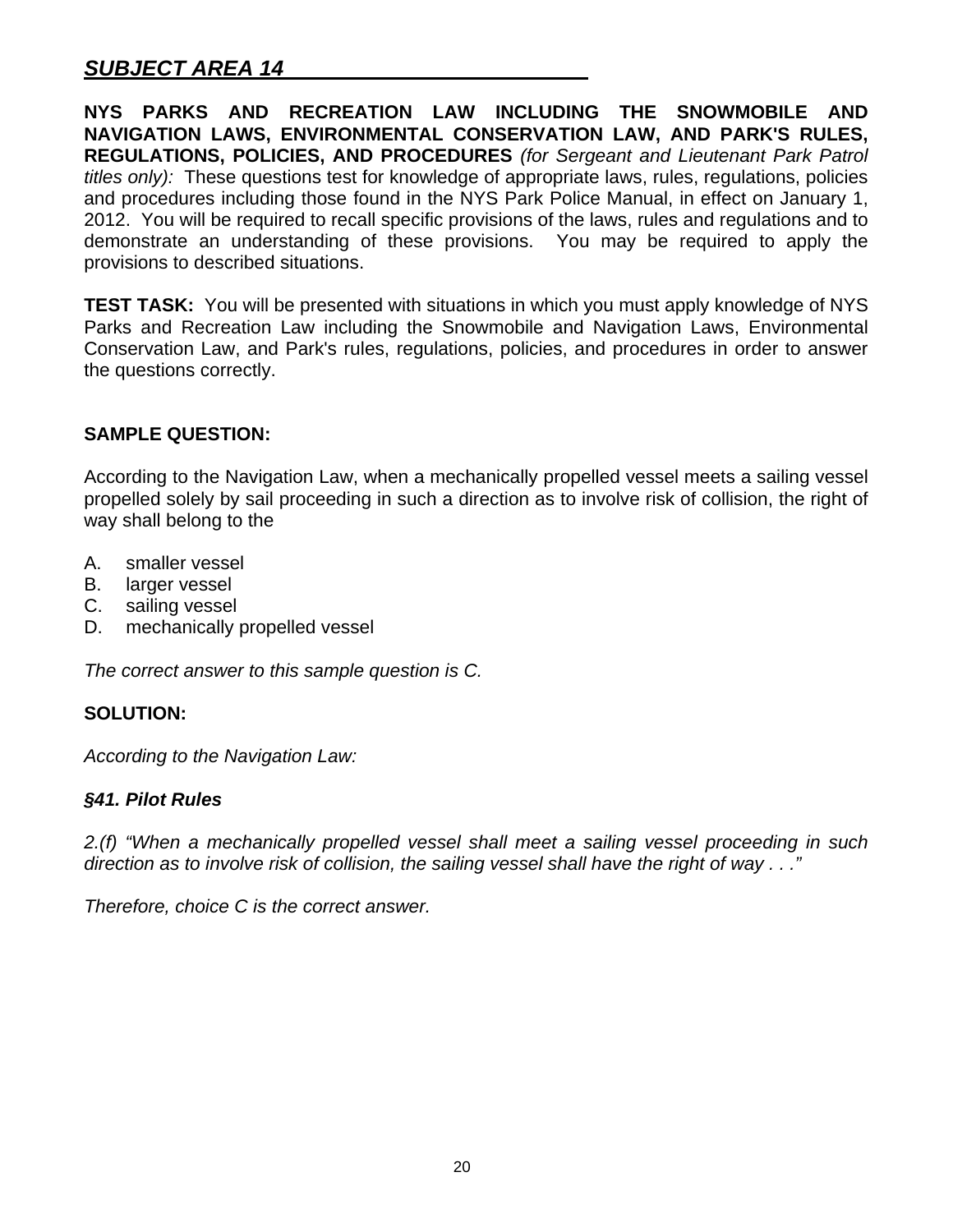**PLANNING, SUPERVISING AND ADMINISTERING POLICE PROGRAMS AND ACTIVITIES** *(for Forest Ranger 3 and Lieutenant Park Patrol titles only):* These questions test for knowledge of the principles and practices involved in managing an organizational segment of a police department in New York State and directing the activities of subordinate staff, including subordinate supervisors. These questions cover such areas as planning, controlling, directing, organizing, and coordinating the activities of the organizational section. Questions also cover the personal interactions between an upper-level supervisor and subordinate supervisors in the accomplishment of objectives and deal with issues of work assignments, job performance, and training.

**TEST TASK:** You will be presented with situations in which you must apply knowledge of supervisory and/or administrative principles and practices in order to answer the questions correctly. You will be placed in the role of a police supervisor of a section, which is made up of several units. All unit supervisors report directly to you.

### **SAMPLE QUESTION:**

Assume that you have called a staff meeting of unit supervisors in order to resolve a complex problem affecting police response to certain types of criminal activities. Which one of the following is the FIRST action that you should take at this meeting?

- A. Define the problem for your staff.
- B. Present your proposed solution to the problem.
- C. Ask staff for their viewpoints on the problem.
- D. Form a committee to study the problem.

*The correct answer to this sample questions is A.* 

#### *SOLUTION:*

*This question asks for the action that you should take FIRST in this situation. When considering the choices, you should identify the choice that describes the action you must take before any of the others.* 

**Choice A** is the correct answer to this question. A problem must be defined before a solution to it can be developed; and if your staff will work collaboratively on a solution, they should all *have the same understanding of what the problem is.* 

*Choice B is not correct. Before staff can evaluate whether your proposed solution is appropriate, they must have a clear understanding of the nature of the problem.* 

*Choice C is not correct. It is not possible to obtain staff viewpoints regarding the problem unless they know exactly what the problem is.* 

*Choice D is not correct. You have called this staff meeting to resolve a certain problem, so you and your unit supervisors should be the ones who will "study" the problem. If a committee must be formed for some reason, the problem must still be defined before a determination can be made regarding who is best suited to be on the committee.*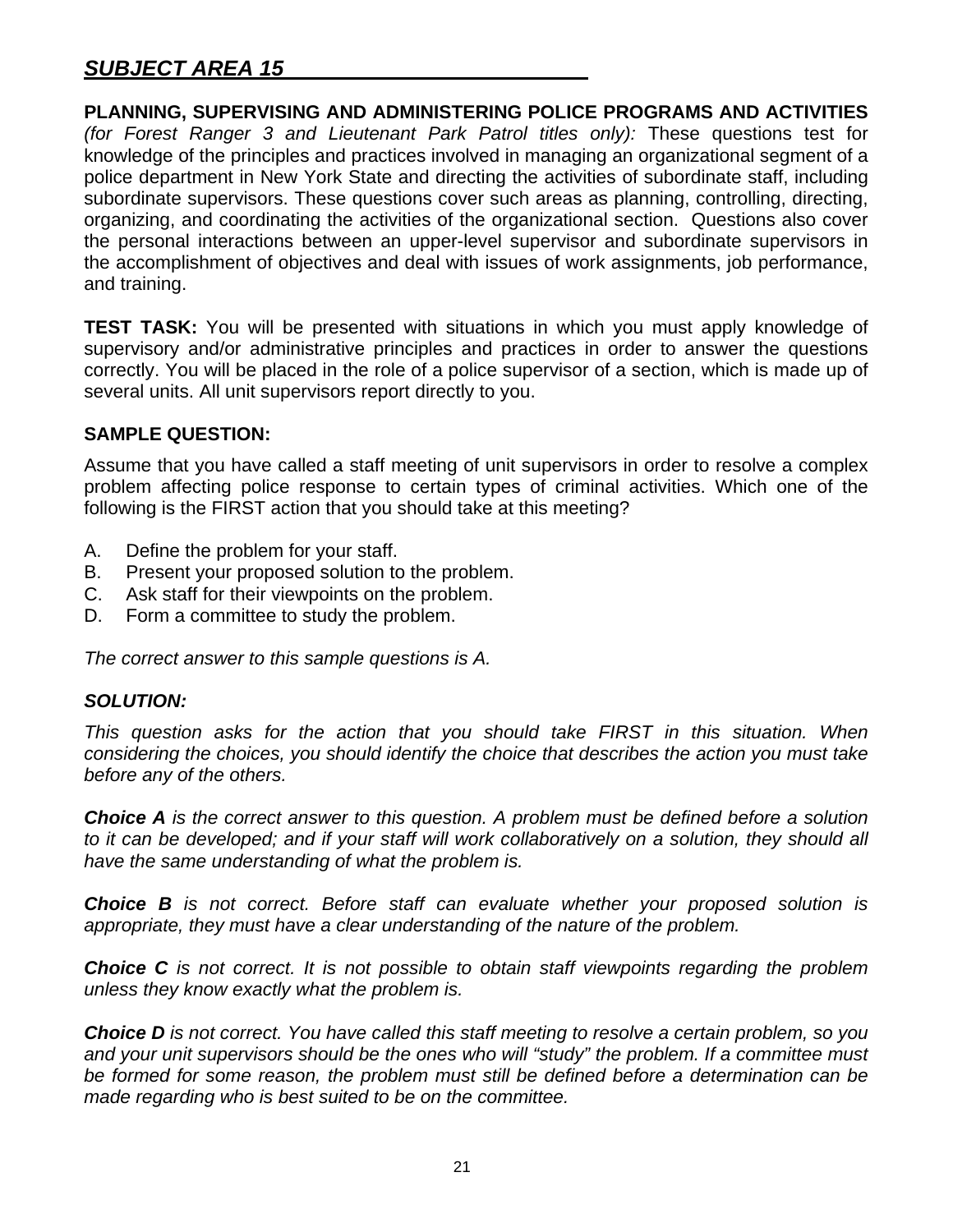# *TEST SECURITY*

The test you will be taking is the property of the New York State Department of Civil Service. Candidates may not remove test material from the test site and may not reproduce, reconstruct, or discuss the test content with others. Unauthorized possession or disclosure of the test material is prohibited by law and punishable by imprisonment and/or a fine. Additionally, candidates may be disqualified from appointment to the positions for which the examination is being held and from being a candidate for any civil service examination for five years. After you take the test, other individuals may want to talk with you about the test. You should not discuss the questions and answers, even in general terms. You should be careful that you do not inadvertently violate test security and put yourself at risk.

## *CONCLUSION*

Your attitude and approach to the test will influence how well you perform. A positive attitude will help you do your best.

#### **Before the test ...**

• Study and review this guide to familiarize yourself with what the test will cover.

#### **On the day of the test ...**

- Arrive at the test site on time.
- Bring your Admission Notice, two No. 2 pencils, a photo ID containing your signature, a quiet lunch or snack, and any other **allowed** materials.
- Do **NOT** bring this test guide to the test site.

#### **At the test site …**

- Do **NOT** bring cell phones, beepers, headphones, or any electronic or other communication devices to the test site.
- The use of such devices anywhere on the grounds of the test site (this includes the test room, hallways, restrooms, building, grounds, and parking lots) could result in your disqualification.

#### **During the test ...**

- Read and follow all directions on your Admission Notice, test booklets, answer sheets, and Candidate Directions.
- Follow the Monitor's instructions.
- Keep track of the time.

#### **After the test ...**

- Do **NOT** remove any test materials from the test room.
- Do **NOT** paraphrase, reconstruct, or reproduce the test material in any way.
- Do **NOT** discuss the test material with others.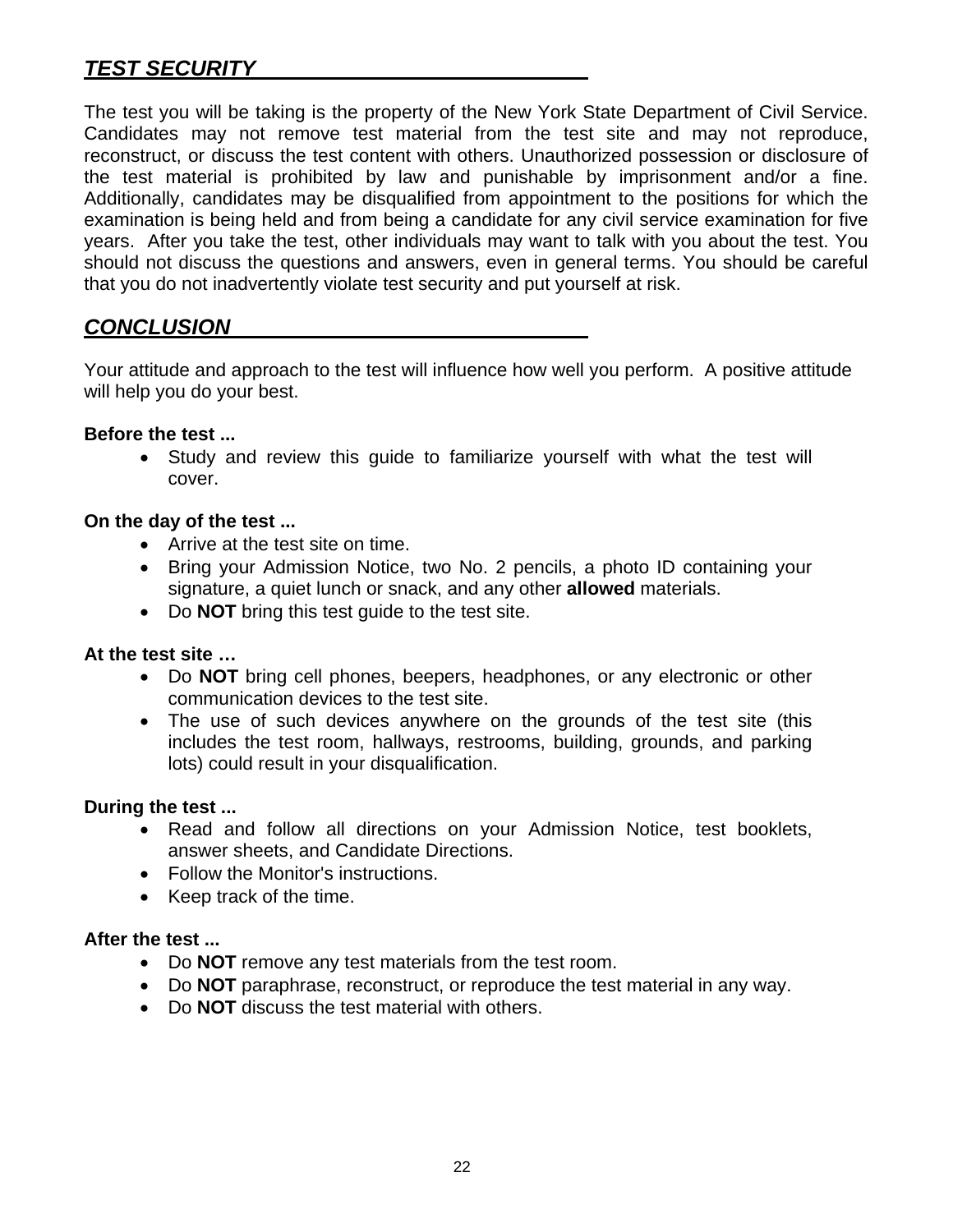It is the policy of the New York State Department of Civil Service to provide reasonable accommodation to ensure effective communication of information to individuals with disabilities. If you need an auxiliary aid or service to make this information available to you, please contact the New York State Department of Civil Service Public Information Office at (518) 457-9375.